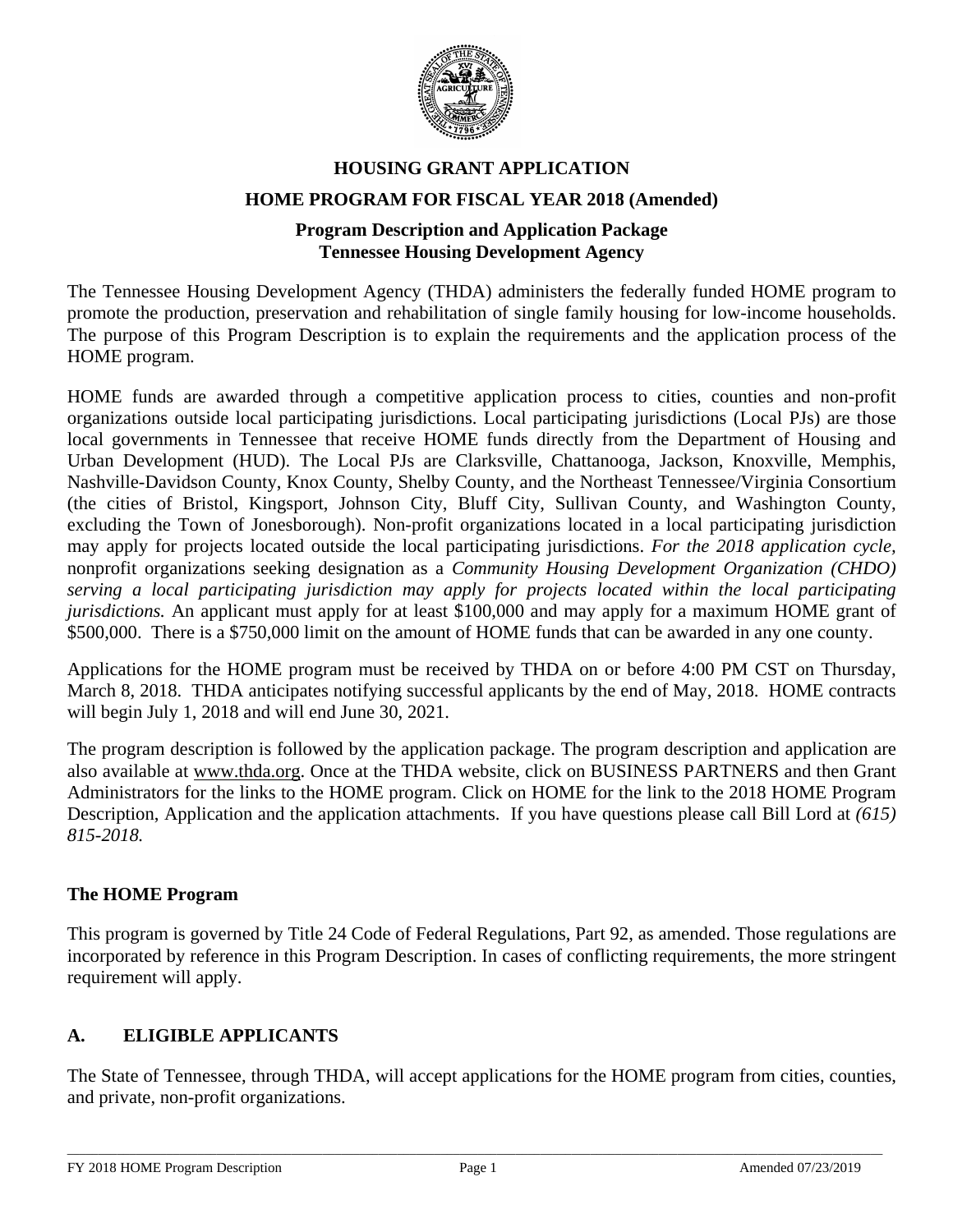To be eligible, a non-profit organization must:

- 1. Meet one of the two following criteria:
	- a. All private, non-profit organizations must be organized and existing in the State of Tennessee (as evidenced by a Certificate of Existence from the Tennessee Secretary of State, dated no more than thirty (30) days prior to the application date).

Or

- b. Be organized and existing under the laws of another state and be qualified to do business in Tennessee (as evidenced by a Certificate of Existence from the other state's Secretary of State dated no more than thirty (30) days prior to the application date and by a Certificate of Authorization to do business in Tennessee from the Tennessee Secretary of State, dated no more than thirty (30) days prior to the application date).
- 2. Demonstrate at least two (2) years of experience providing affordable housing or affordable housing related services in the state of Tennessee satisfactory to THDA, in its sole discretion.
- 3. Have no part of its net earnings inuring to the benefit of any member, founder, contributor or individual;
- 4. Have among its purposes the provision of decent housing that is affordable to low-income and moderate-income persons, as evidenced in its charter, articles of incorporation, resolutions or by-laws, and experience in the provision of housing to low income households;
- 5. Have standards of financial accountability that conform to 2 CFR Part 200, *Uniform Administrative Requirements, Audit Requirements and Cost Principles*; and
- 6. Have an IRS designation under Section  $501(c)(3)$  or Section  $501(c)(4)$  of the federal tax code. A  $501(c)(3)$  non-profit applicant may not submit an application until they have received their designation from the IRS. A 501(c)(4*)* non-profit applicant must provide documentation satisfactory to THDA, in its sole discretion, that the non-profit has filed the necessary materials with the IRS and received a response from the IRS demonstrating  $501(c)(4)$  status.

THDA will also accept HOME applications from community housing development organizations (CHDOs). A CHDO is a private, non-profit organization that meets all the requirements for a non-profit listed above, plus the following additional requirements:

- 1. Not be controlled by, or under the direction of, individuals or entities seeking to derive profit or gain from the CHDO. If a CHDO is sponsored or created by a for-profit entity, all of the following shall apply:
	- a. The for-profit entity may not be an entity whose primary purpose is the development or management of housing, such as a builder, developer or real estate management firm;
	- b. The for-profit entity may not have the right to appoint more than one-third of the membership of the CHDO's governing body. CHDO board members appointed by the for-profit entity may not appoint the remaining two-thirds of the board members;
	- c. The CHDO must be free to contract for goods and services from vendors of its own choosing;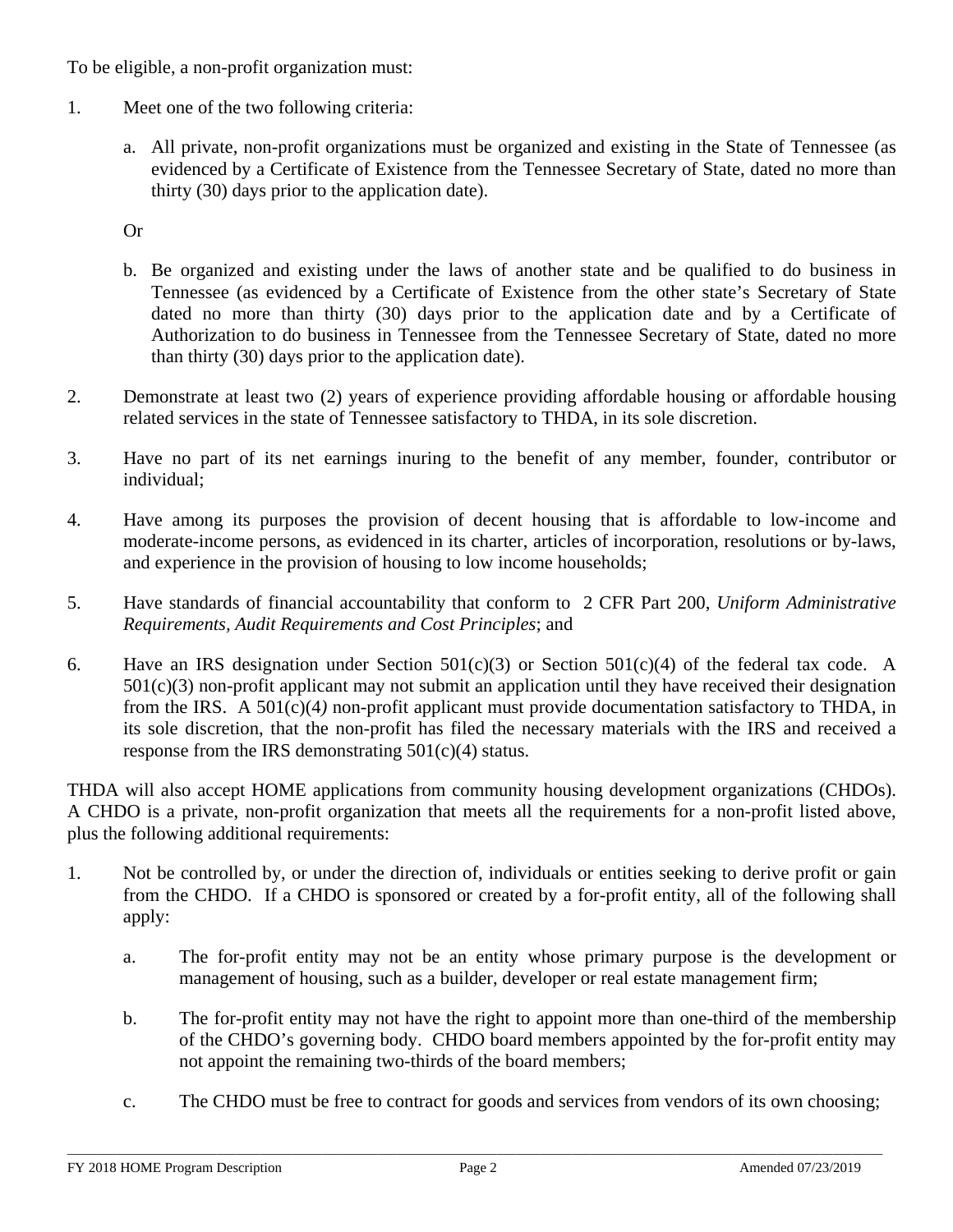- d. The officers, directors, owners (stockholders, managers, members, etc.) or employees of the for-profit entity cannot be officers, directors, owners (stockholders, managers, members, etc.) or employees of the CHDO.
- 2. Is not a governmental entity (including the participating jurisdiction, other jurisdiction, Indian tribe, public housing authority, Indian housing authority, housing finance agency, or redevelopment authority) and is not controlled by a governmental entity. An organization that is created by a governmental entity may qualify as a CHDO; however, the governmental entity may not have the right to appoint more than one-third of the membership of the organization's governing body and no more than one-third of the board members may be public officials or employees of recipient governmental entity. Board members appointed by the State or local government may not appoint the remaining two-thirds of the board members*.* The officers or employees of a governmental entity may not be officers of the Board or employees of a CHDO
- 3. Maintains accountability to low income community residents by:
	- a. Including residents of low-income neighborhoods, other low-income community residents, or elected representatives of low-income neighborhood organizations in at least one-third of the CHDO's governing board's membership. For urban areas, "community" may be a neighborhood or neighborhoods, city, county or metropolitan area; for rural areas, it may be a neighborhood or neighborhoods, town, village, county, or multi-county area (but not the entire State); and
	- b. Providing a formal process for low-income program beneficiaries to advise the CHDO in its decisions regarding the design, site selection, development, and management of affordable housing.
- 4. Has a demonstrated capacity to successfully carry out housing projects assisted with HOME funds. A CHDO undertaking development activities as a developer or sponsor must satisfy this requirement by having paid employees with housing development experience who will work on projects assisted with HOME funds. Paid staffing may be documented by providing copies of the most recent W-2 or W-4, as applicable, issued by the nonprofit entity for each staff member. For its first year of funding as a CHDO, a CHDO may satisfy this requirement through a contract with a consultant who has housing development experience to train appropriate key CHDO staff. A CHDO that will own housing must demonstrate capacity to act as owner of a project and meet the requirements of 24 CFR 92.300(a)(2). A CHDO does not meet the test of demonstrated capacity based on any person who is a volunteer or whose services are donated or cost allocated by another organization, or by hiring a consultant.
- 5. Has a history of serving the community within which the housing to be assisted with HOME funds is to be located. In general, a CHDO must be able to show at least one year of serving the community through housing activities benefiting low income persons or families before HOME funds may be awarded to that CHDO. However, a newly created CHDO formed by local churches, service organizations, or neighborhood organizations may meet this requirement by demonstrating that its parent organization has at least one year of serving the community through housing activities benefiting low income persons or families.

CHDOs may only apply for HOME funding for projects in which the CHDO is the owner and developer. CHDO applicants must submit **Part I and Part II** of **Attachment One: Non-Profit Checklist/CHDO Designation** with supporting documentation and signed by the applicant's counsel.

All applicants with prior HOME grants from THDA must meet both of the following requirements: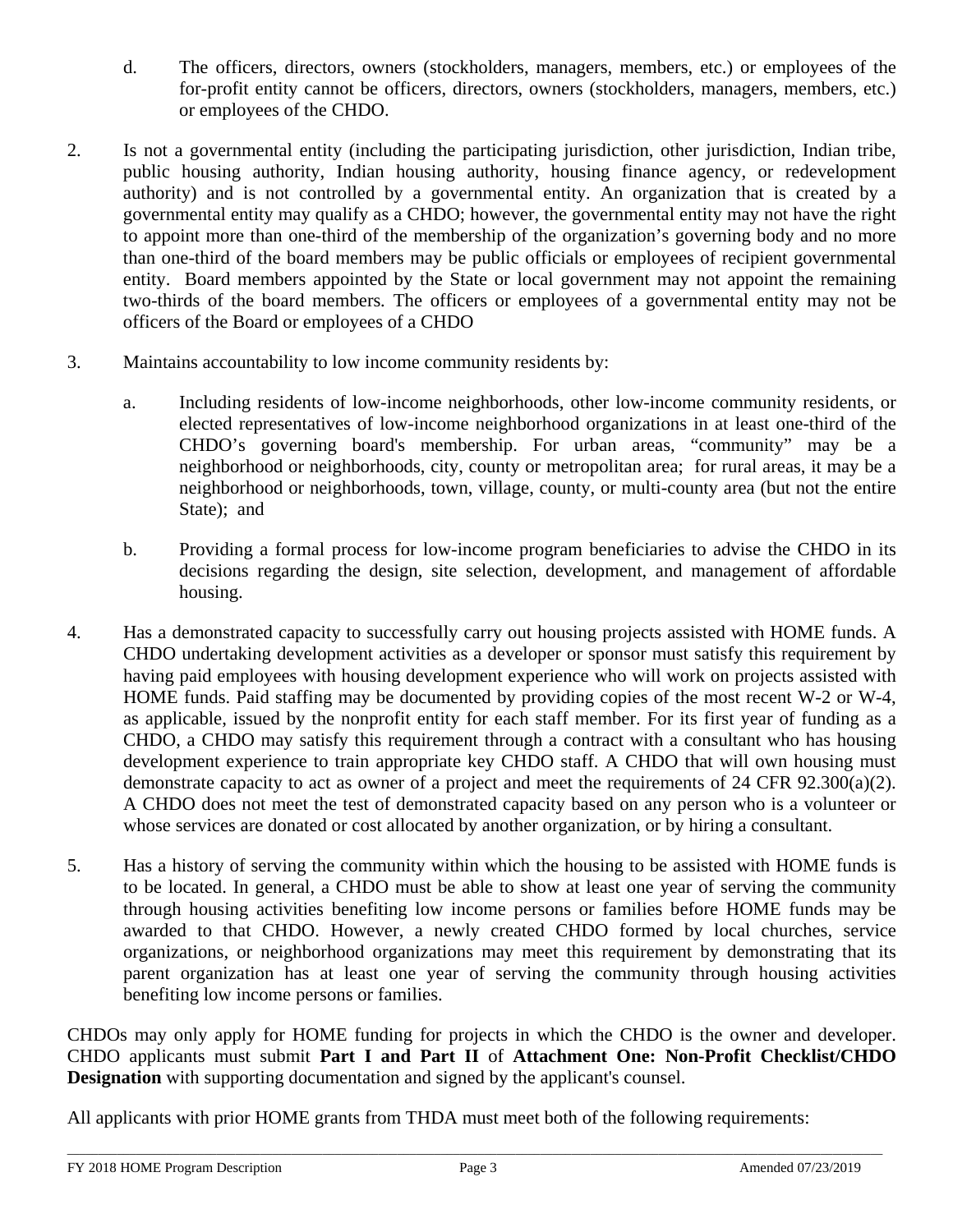1. *Requested* (submitted an official Request for Payment Form with supporting documentation) the following percentages of their grants by February 28, 2018 to be eligible for the 2018 HOME program:

| <b>HOME GRANT YEAR</b>                                        | <b>SPEND DOWN REQUIREMENT</b> |
|---------------------------------------------------------------|-------------------------------|
| $1992 - 2011$                                                 | 100%                          |
| 2012 CHDO <sub>s</sub>                                        | 100%                          |
| $2012 - 2013$ Regular Rounds                                  | 100%                          |
| 2013 CHDO <sub>s</sub>                                        | 100%                          |
| 2014 Regular and CHDOs                                        | 75%                           |
| 2015-2016 Regular and CHDO<br>Round and CHDO Mini-Round 1 & 2 | 50%                           |
| 2017 Regular, CHDO and CHDO<br>Mini-Rounds 1 and 2            | 25%                           |

These spending requirements also apply to applications from CHDOs. In addition, CHDOs that were funded for homeownership programs that generate CHDO proceeds will have to demonstrate a need for additional HOME funds and documentation that neighborhood market conditions demonstrate a need for the project to be eligible for the 2018 HOME program.

2. To be eligible, all applicants for the 2018 HOME application cycle must be in compliance with all other THDA programs in which they participate.

# **B. ALLOCATION OF FUNDS**

HOME funds committed to the State of Tennessee, through THDA, will be allocated as provided in the State of Tennessee's Consolidated Plan, as amended. The amount of the 2018 HOME allocation is unknown until there is an approved federal budget; however, THDA anticipates receipt of an amount equivalent to the amount received in FY 2017, approximately \$9,500,000. Additionally, THDA will make available any returned or leftover funds from the 2017 or earlier funding rounds as determined at the time of award in May 2018.

THDA will spend up to ten percent (10%) of its 2018 HOME allocation for administrative and planning expenses. THDA will use four percent (4%) of these funds for its own administrative expenses. The remaining six percent (6%) is available to pay the administrative costs of local governments and non-CHDO non-profit grant recipients.

THDA will also set-aside up to 5% of its 2018 HOME allocation for CHDO operating expenses. Any funding remaining in the set-aside for CHDO operating expenses after all eligible CHDOs have been funded will be transferred to the Urban/Rural allocation.

The balance of THDA's FY 2018 HOME allocation, not including the 10% for administration and the 5% for CHDO operating expenses, will be divided as follows:

**CHDO Set-aside**. Eighteen percent (18%) of the total 2018 HOME allocation will be reserved for eligible applications from CHDOs, including CHDOs serving Local PJs. Any HOME funds remaining or returned from prior application rounds and designated as CHDO funds will also be made available with this 2018 set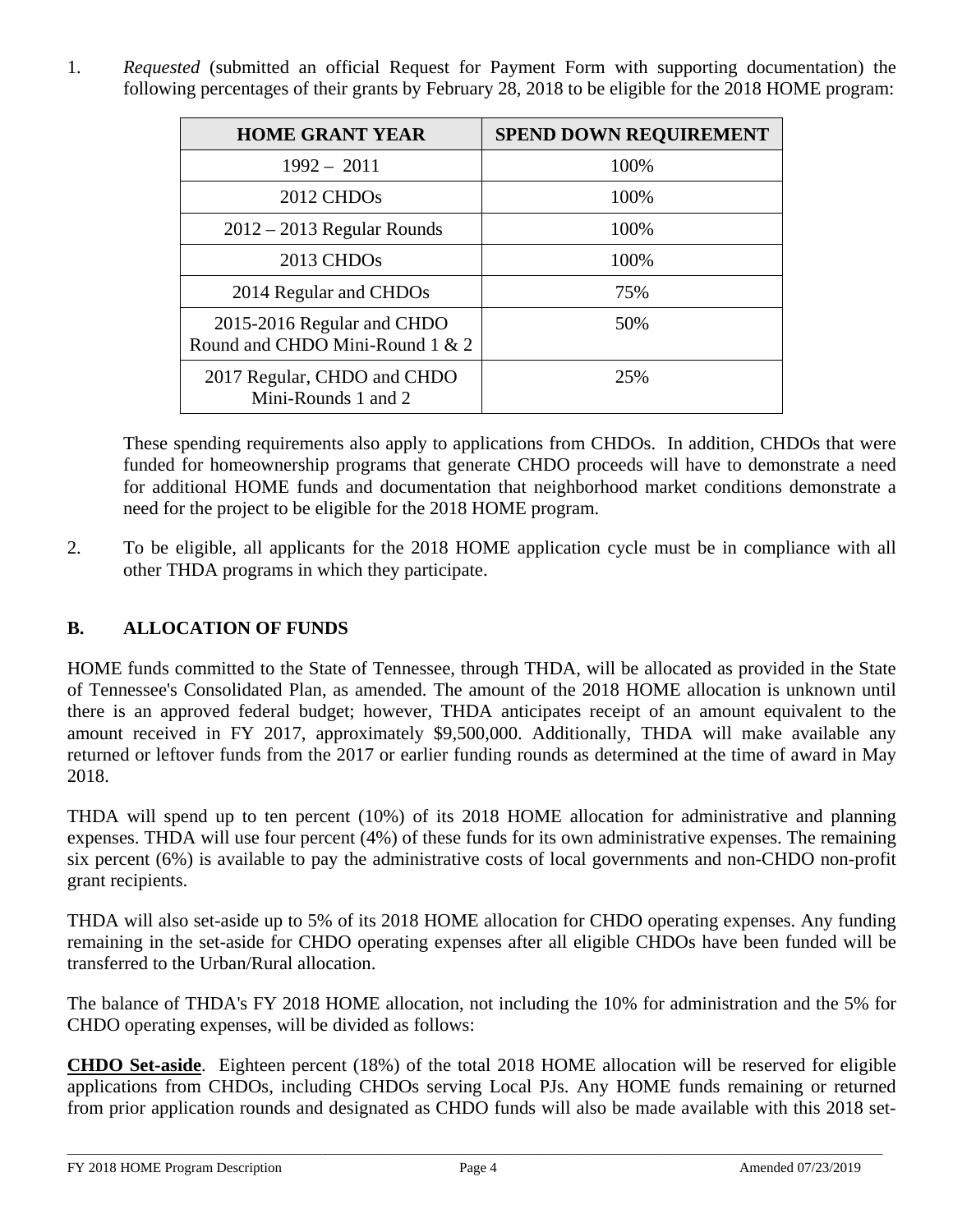aside. The THDA HOME funding to successful CHDO applicants serving a Local PJ will be reduced by the amount of funding the CHDO receives from the Local PJs to keep within the \$500,000 maximum grant.

To be funded, an application must receive a minimum threshold score of 60, an amount equal to 50% of the total points available under the CHDO scoring matrix.

Beginning with the 2015 HOME allocation, HUD no longer considers a PJ as meeting its 24-month CHDO commitment through a cumulative total of CHDO commitments since 1992, and each grant year must meet its own 24-month commitment deadline. In addition, the execution of a HOME Working Agreement and the establishment of a CHDO sub-grant in IDIS is insufficient to meet this requirement. Thus, a successful CHDO that receives an allocation of 2018 CHDO funds must commit those funds to specific units no later than June 30, 2020. Any 2017 HOME funds awarded to an organization must be committed to specific units no later than June 30, 2019. *HUD will recapture any 2018 CHDO funds not committed to specific CHDO activities by June 30, 2020 and will recapture any 2017 CHDO funds not committed to specific CHDO activities by June 30, 2019.* CHDO applicants need to be aware of these dates and have a pipeline of eligible home buyers so they can begin their projects as soon as the environmental reviews are completed. If in the opinion of THDA, the applications submitted do not contain viable proposals or are from a CHDO that lacks the organizational potential to comply with all HOME affordability requirements, THDA may choose not to award any or all of the funds set-aside for CHDOs in the current application round.

**Urban/Rural Allocation**. Sixty Seven percent (67%) of the2018 HOME funds available will be allocated for eligible projects in Urban and Rural areas of the State outside of a local Participating Jurisdiction. The urban areas include the following counties: Anderson, Blount, Bradley, Carter, Coffee, Dyer, Gibson, Hamilton, Hamblen, Haywood, Loudon, Madison, Maury, Montgomery, Putnam, Roane, Rutherford, Sumner, Unicoi, Williamson and Wilson. All other counties are considered Rural. The urban allocation is 45% of the remaining 67% of the funding, and the rural allocation is 55%. The percentages are based on the low-income population in the designated urban and rural counties. However, the urban areas do not include the low income populations of the local participating jurisdictions of Chattanooga, Clarksville, Jackson, Knox County, Knoxville, Memphis, Metropolitan Nashville-Davidson County, Shelby County, Sullivan County, and Washington County, excluding the Town of Jonesborough. THDA will score, rank and fund urban and rural applications separately. To be considered for funding, an application must receive a minimum threshold score of 95, an amount equal to 50% of the total points available under the urban or rural matrices. All applications will be ranked in descending order from highest to lowest score and HOME funds will be awarded until all funds are awarded or until the lowest scoring application that meets the threshold score is funded. Applications that do not meet the threshold score will not be considered for funding. Should an insufficient number of applications receive the minimum threshold score to award all funds allocated to either the urban or rural matrix, THDA may re-allocate the remaining funds to the other (Urban or Rural) matrix. There is a \$750,000 maximum grant per county. Grants to successful applicants in the same county will be reduced proportionately should there be multiple successful applicants from the same county with a minimum grant of \$250,000, however, the THDA Board of Directors may award less than \$250,000 should there be more than three successful applicants from the same county.

HOME awards will be in the form of a reimbursement grant. Grantees will be required to repay any HOME funds expended on projects that are not completed and ready for occupancy within 3 years of the date the Written Agreement is executed between the Grantee and THDA. Grantees may also be required to repay HOME funds as described in the Working Agreement. Required HOME land use restrictive covenants must be recorded prior to any other financing documents.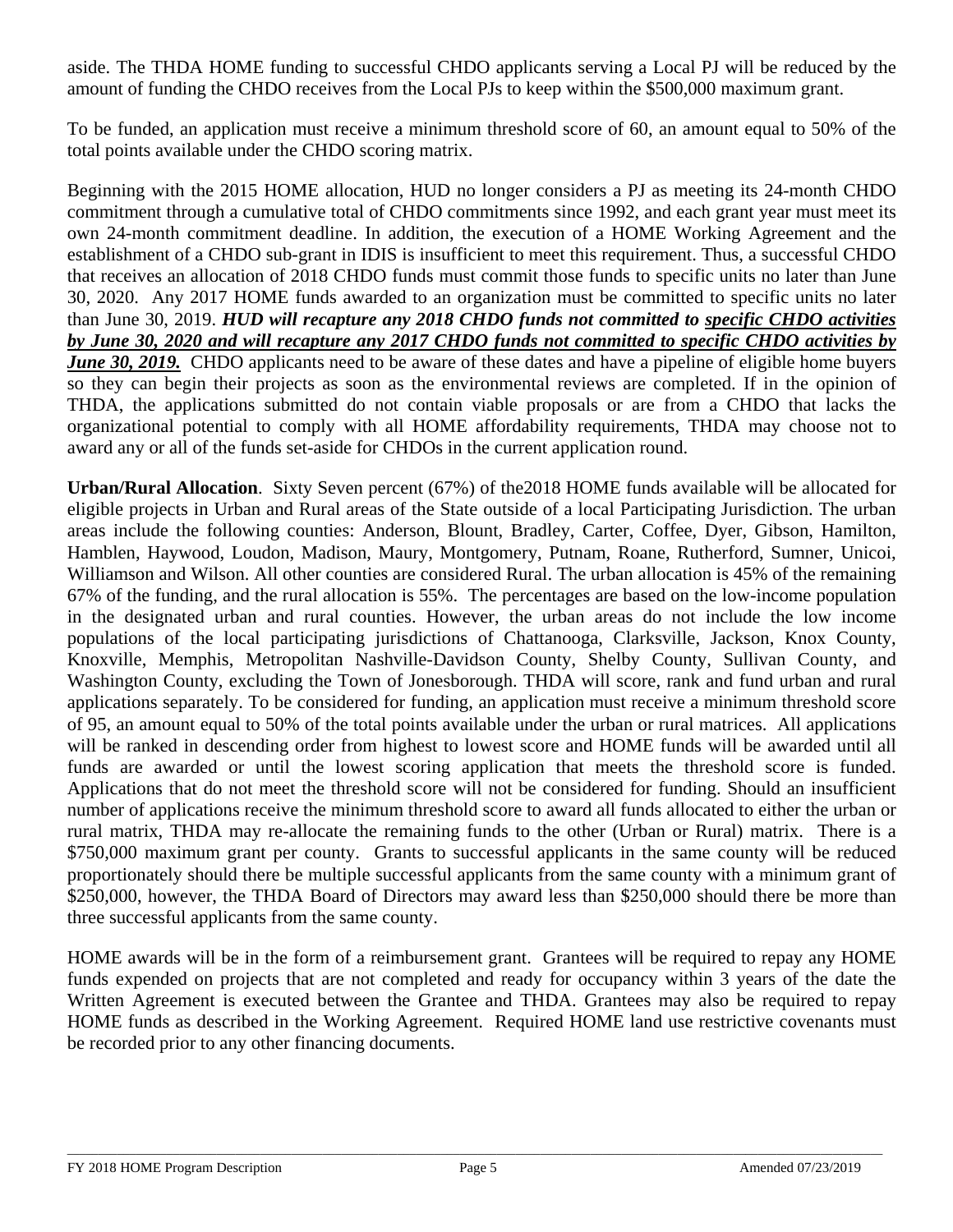# **C. ELIGIBLE ACTIVITIES**

There are specific eligible activities under the HOME Program that must address the housing needs of lowincome households. Manufactured housing and manufactured housing lots are not eligible for HOME assistance. Housing does not include emergency shelters (including shelters for disaster victims) or facilities such as nursing homes, convalescent homes, hospitals, residential treatment facilities, correctional facilities, and dormitories, including those for farm workers or housing for students. Eligible housing activities include:

## **1. Homeowner Rehabilitation Program.**

*Homeowner Rehabilitation:* The use of HOME funds will include the rehabilitation and reconstruction of existing housing units that are the principal residence of the owner. For the purposes of the HOME program, rehabilitation includes the demolition and rebuilding or reconstruction of substandard housing.

"Reconstruction" is defined as the rebuilding, on the same lot, of housing standing on a site at the time of project commitment, except that housing that was destroyed by a disaster may be rebuilt on the same lot if HOME funds are committed within 12 months of the date of destruction. The number of housing units on the lot may not be decreased or increased as part of a reconstruction project. However, the number of rooms per unit may be increased or decreased depending upon the needs and the size of the household. The reconstructed housing must be substantially similar to the original housing unit. All reconstructed housing will have a compliance period of 15 years.

For all homeowner rehabilitation activities, the value of the HOME assisted property after rehabilitation must not exceed 95 percent of the median purchase price for the area.

If the proposed HOME investment for hard construction costs into a unit to be rehabilitated exceeds 75% of the after rehabilitation appraised value of the unit, the unit must be reconstructed. Hard construction costs exclude those for building inspections, lead-based paint inspections, energy related inspections, and work write-ups, but includes all remaining costs associated with addressing lead-based paint hazards for the unit. On a case-by-case basis, THDA may waive this requirement and allow the unit to be rehabilitated at its sole discretion.

Priority should be given to the Uniform Property Condition Standards (UPCS) Checklist deficiencies identified during the initial inspection. Level 3, 2, and 1, respectively, rate the severity of the item needing the repair, including, but not limited to: roofs, HVAC systems, electrical systems, plumbing systems, foundation problems, water supply issues, exterior painting to maintain the structure, and limited interior painting. The structure must exhibit at least one code violation as revealed by the initial code inspection.

HOME regulations require that after the work is complete, the entire structure must meet the Uniform Physical Condition Standards (UPCS) and the adopted building code in effect for the jurisdiction in which the housing unit is located, or in the absence of a local building code, the Existing Building Code of the International Code Council (ICC). Units assisted with HOME funds must require at least \$1,000 of rehabilitation work to bring the unit into compliance with the applicable codes. Housing units that cannot be brought up to the applicable code using the maximum grant funds are ineligible.

*Housing Rehabilitation Costs and Lead-based Paint*. If a unit to be rehabilitated was built after 1978, the rehabilitation costs are capped by the HOME subsidy limit. *All units built prior to 1978*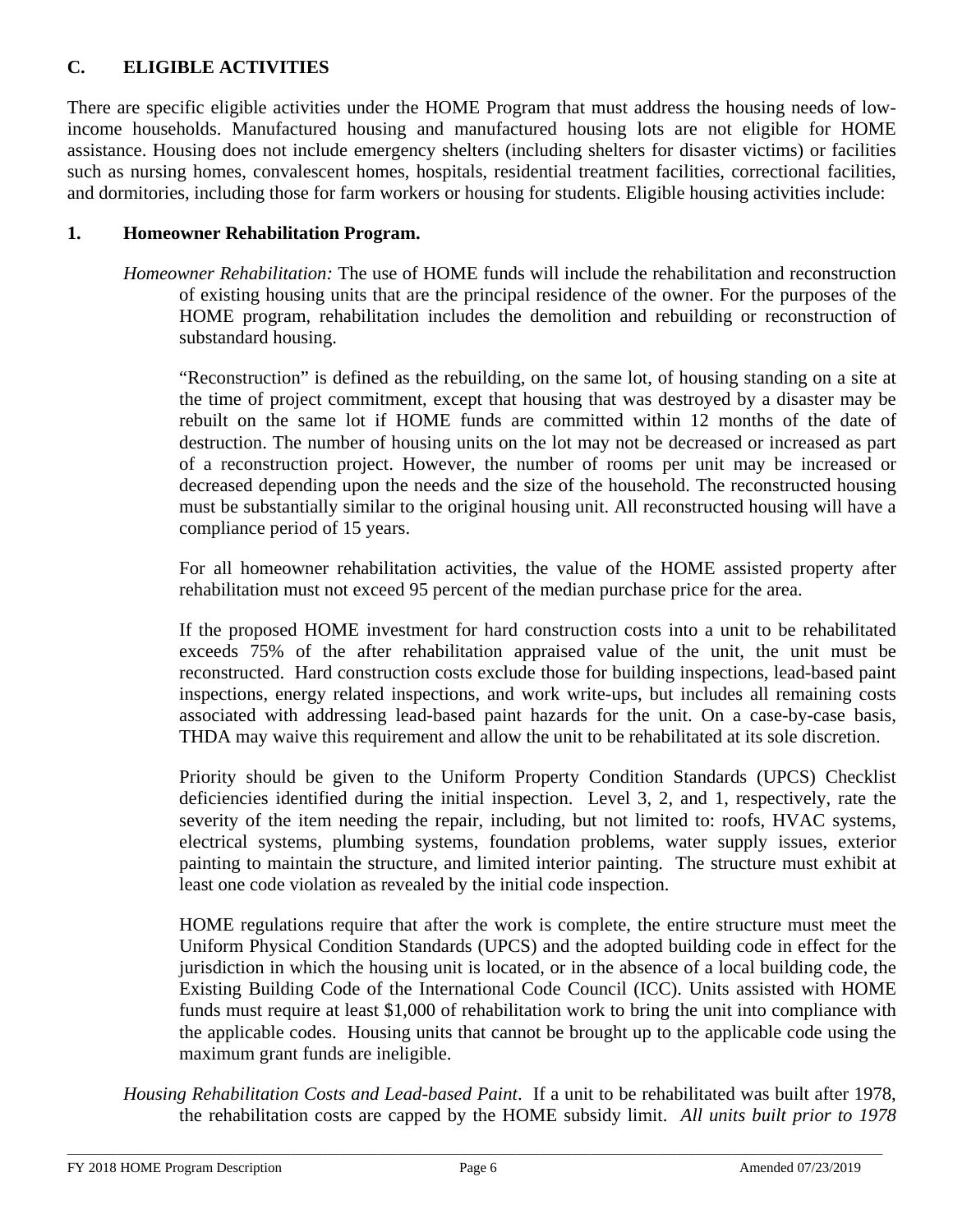*will require a risk assessment by a qualified lead inspector.* If the risk assessment of a pre-1978 unit discloses no lead, then the cap for rehabilitation costs will be the HOME subsidy limit. If the risk assessment for a pre-1978 unit reveals the presence of lead-based paint and the estimated rehabilitation costs are less than \$25,000, then standard treatments will apply and the HOME subsidy for rehabilitation is limited to \$25,000. If the risk assessment reveals the presence of lead-based paint and the estimated rehabilitation costs exceed \$25,000, then abatement will be required by a qualified abatement contractor to provide rehabilitation assistance up to the HOME subsidy limit.

### **2. Homeownership Programs.**

*CHDO: CHDOs must use HOME funds to develop units for homeownership, including new construction or acquisition and substantial rehabilitation of substandard single-family dwellings.* The CHDO must be the owner and developer of all units at the time the units are constructed or rehabilitated. When units are sold to eligible home buyers, the HOME funds must be repaid to the CHDO as CHDO proceeds and must be used to develop additional singlefamily units for homeownership in compliance with the HOME regulations. A CHDO must allow an amount up to \$14,999 of HOME funds to remain with the unit as a soft second mortgage as necessary to qualify the household for permanent financing, but not less than \$1,000. THDA requires that a subsidy remain in the financing when the unit is sold so affordability is based on the less restrictive recapture provision of the HOME regulations. Any homeownership unit developed by a CHDO that cannot be sold to an eligible homebuyer within nine months of the Certificate of Occupancy must be converted to rental housing and rented to an income eligible tenant.

Before construction or acquisition and rehabilitation can begin under homeownership, all CHDOs must demonstrate a pipeline of eligible buyers pre-qualified for a permanent loan. Although speculative construction or acquisition is not generally allowed, under certain circumstances THDA will allow a CHDO to apply for an exception to this policy on a project by project basis. To be considered for an exception, the CHDO must demonstrate that it meets certain criteria, including:

- (1) Experience and capacity to manage an affordable rental housing program;
- (2) Success during the last three (3) years in managing affordable rental housing in the area of the proposed project with an average list to lease-up term of no more than 180 days;
- (3) A current average market time of list to contract for sale for similarly priced, comparable homes in the area of the proposed project of no more than 120 days;
- (4) Extenuating circumstances that prevent the CHDO from having a pipeline of pre-qualified homebuyers to support their development activity.

Additionally, if the property remains unsold nine months after completion, a lease purchase may be permitted if the CHDO can demonstrate that it has an existing and active leasepurchase program.

*Cities, counties and non-profit organizations (non-CHDO).* Homeownership programs are restricted to a soft second mortgage necessary to qualify the household for permanent financing.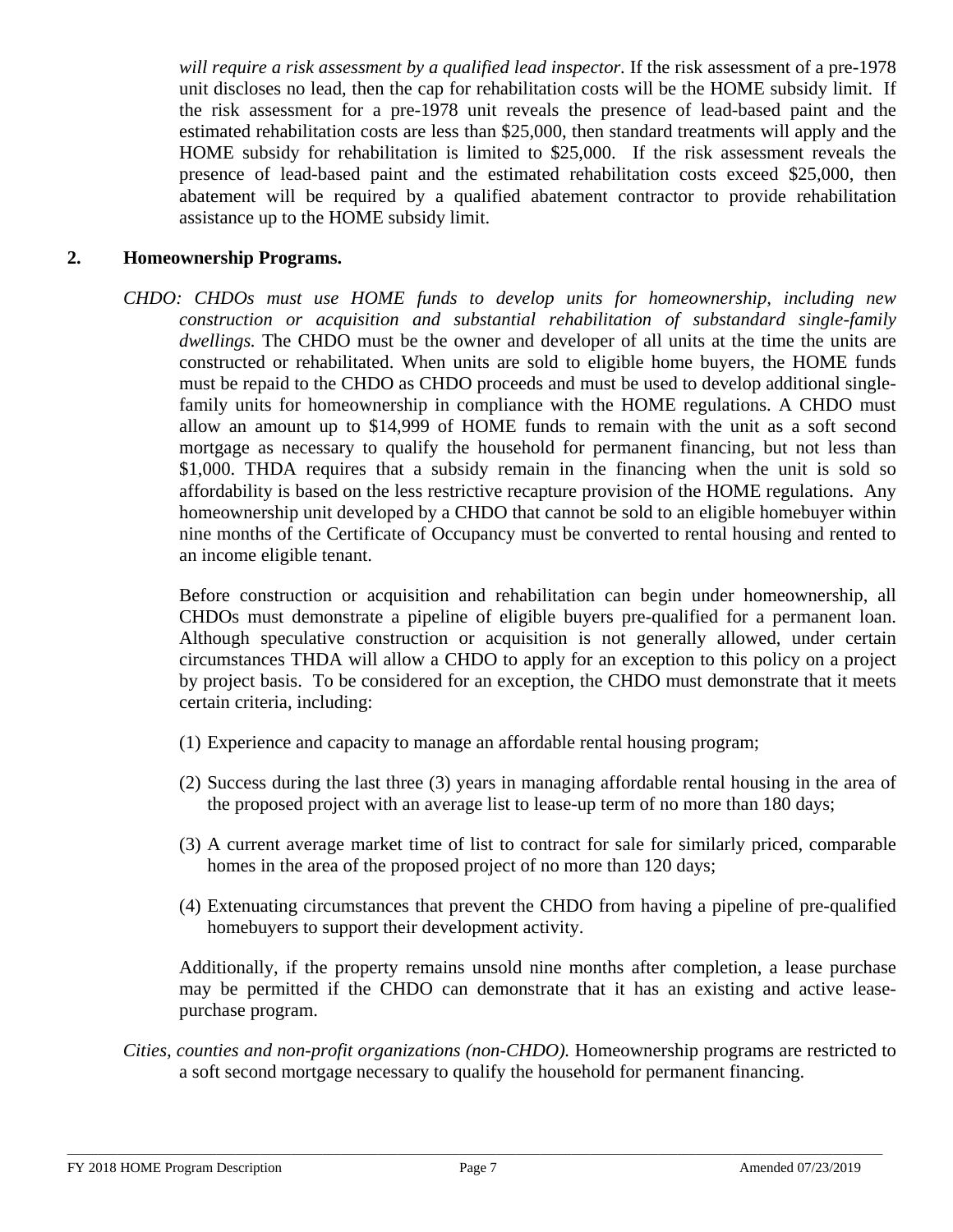*Soft second mortgages.* Any HOME funds used for a soft second mortgage in homeownership programs are limited to the lesser of \$14,999 in HOME funds or the amount of HOME funds necessary to qualify the household for permanent financing, but not less than \$1,000. All grant recipients using HOME for soft second mortgages must use the THDA single-family underwriting template to determine the amount of HOME assistance, and must submit the determination to THDA for review and final approval. If the underwriting template indicates that the home buyer does not have an unmet need for the soft second mortgage, the grant recipient may not provide direct HOME assistance to that home buyer. The amount of the soft second mortgage is the "direct HOME subsidy" provided to the home buyer and subject to recapture.

The soft second mortgage will have an affordability period of five years which is forgiven at the end of the fifth year if the unit remains in compliance, i.e., the unit remains the permanent residence of the initial buyer and is not leased or vacated. If the unit is sold or transferred during the affordability period, the amount of the HOME subsidy subject to recapture will be reduced by twenty percent (20%) per year of occupancy by the initial home buyer. If the unit is leased or vacated during the affordability period, the entire HOME subsidy must be repaid.

The soft second mortgages may not be combined with other THDA-funded "second mortgage" assistance programs, including Great Choice Loan Plus assistance, or with funding available through the New Start program, and any subsequent or similar programs operated by THDA. The THDA HOME funded soft second mortgage may be combined with a THDA Great Choice first mortgage loan.

*Sales Price.* All units must be sold for an amount not to be lower than the appraised value of the unit.

- *Sales Price Limits.* The sales price limit for homeownership programs are the Property Value Limits. See **Attachment Two: Property Value Limits Existing Homes HOME Purchase Price and New Homes HOME Purchase Price**.
- *Underwriting.* Front and back end ratios may not exceed twenty-nine (29%) and forty-one percent (41%), respectively. Lower ratios are encouraged.
- *Permanent Financing*. Under homeownership programs, THDA expects the use of THDA mortgage loans whenever suitable. Other financing may be used if it is comparable to a THDA mortgage loan. Permanent financing is considered comparable if the interest rate does not exceed the prevailing THDA Great Choice interest rate by more than one percentage point and when it is demonstrated that the home buyer represents a commensurate underwriting risk to the lender. All loans must have a fixed interest rate fully amortizing over the 30 year term of the loan. There can be no pre-payment penalty for early payoffs.
- *Home Buyer Contribution.* The home buyer must make a contribution from their own funds equal to one percent (1%) of the purchase price of the property.
- *Home Buyer Education*. All home buyers must complete a home buyer education program from a THDA qualified home buyer education provider prior to purchase.
- *Neighborhood market conditions*. Applicants proposing homeownership projects must document that neighborhood market conditions demonstrate a need for the project and must complete a market study as part of the 2018 application cycle for homeownership programs.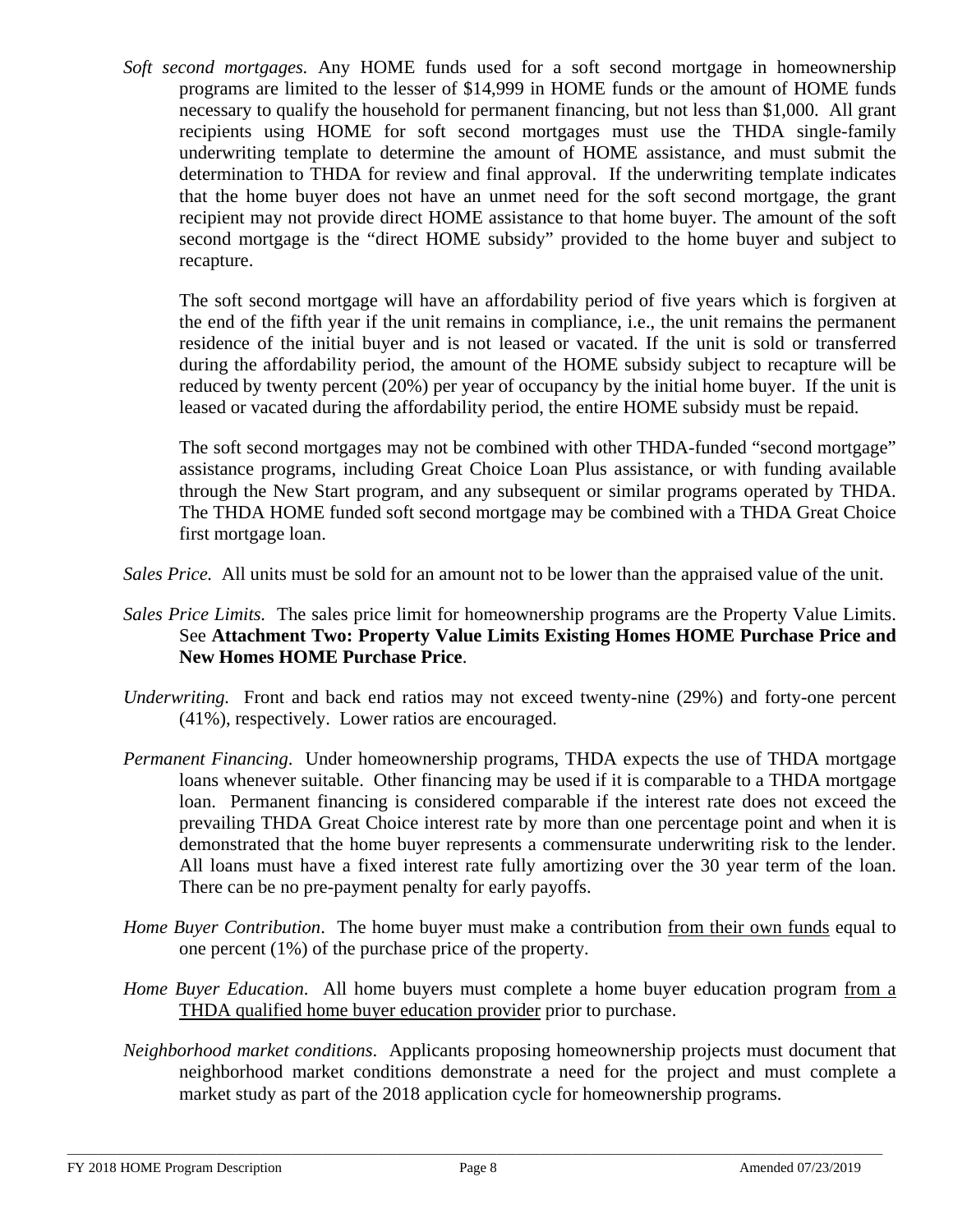*Deadline for Sale.* Homeownership units must be sold to an eligible home buyer within nine (9) months of project completion. If a homeownership unit is not sold to an eligible home buyer within nine months of the Certificate of Occupancy, the unit must be converted to rental housing for the appropriate rental affordability period or the HOME funds must be repaid by the grant recipient to THDA.

THDA expects that the grant recipient will not only shepherd the home buyer through the home buying process, but also work toward fostering an on-going relationship with the home buyer. This responsibility includes facilitating additional homeowner counseling, verifying homeowner occupancy requirements on an annual basis, and monitoring mortgage loan default issues.

## **3. CHDO Operating Expenses, Developer's Fees and CHDO Proceeds.**

- *a. CHDO Operating Expenses.* A CHDO may request up to 7% of the funds awarded for the acquisition and rehabilitation or new construction of housing for sale to low and moderate income home buyers as CHDO operating expenses to help with the administrative costs of operating the organization. Operating expenses are separate from project funds and are funded from the 5% setaside for CHDO operating expenses from the annual HOME allocation.
- *b. Developers Fee*s. A CHDO may also request an 8% developer's fee if the CHDO is acting as a developer of housing. The developer's fee is 8% of the HOME funds used to construct or acquire and rehabilitate the unit. The developer's fee is a project soft cost and counts against the maximum per unit subsidy limit.
- *c. CHDO Proceeds*. CHDO proceeds are the HOME funds returned to a CHDO upon the sale of a unit developed by the CHDO from the buyer's permanent financing. The CHDO must use its CHDO proceeds to develop more housing for homeownership. A CHDO may use 15% of the CHDO proceeds for operating expenses, divided as follows: Maximum of 7% for administration and Maximum of 8% for developer's fees. Once the CHDO proceeds are used a second time to develop more housing for homeownership, the HOME restrictions on the use of proceeds are eliminated. The 25% cap on the amount of CHDO proceeds that can be used for operating or administrative expenses has been eliminated. This policy applies retroactively to current, active CHDO grants.

## **4. Project Soft Costs.**

In planning their programs, applicants may include the costs for inspections and work write-ups as a project-related soft cost. The costs for inspections and work write-ups are capped at \$2,500. In addition to the costs for inspections and work write-ups, the costs for lead-based paint inspections, risk assessments and clearance testing, and architectural and engineering fees are also paid as project soft costs. Costs associated with HUD-mandated THDA inspections are also a project soft cost, but do not count against the \$2,500 cap. All project soft costs count toward the HUD maximum per unit subsidy limit.

# **D. PROHIBITED ACTIVITIES**

- 1. Provide project reserve accounts, or operating subsidies;
- 2. Provide tenant-based rental assistance for the special purposes of the existing Section 8 program, in accordance with Section 212(d) of the Act;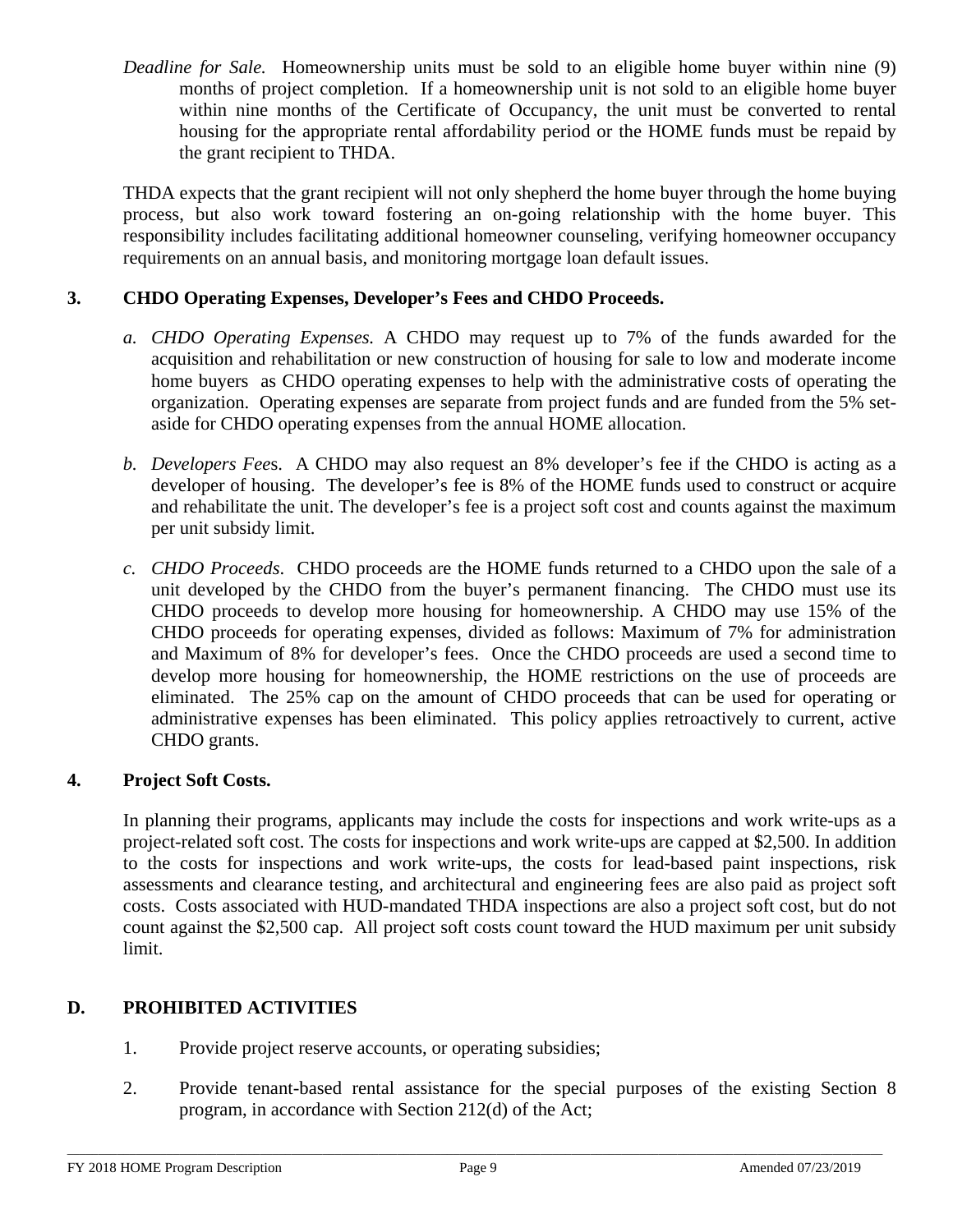- 3. Provide non-federal matching contributions required under any other Federal program;
- 4. Provide assistance authorized under Section 9 of the 1937 Act (annual contributions for operation of public housing);
- 5. Carry out activities authorized under 24 CFR Part 968 (Public Housing Modernization);
- 6. Provide assistance to eligible low-income housing under 24 CFR Part 248 (Prepayment of Low Income Housing Mortgages;
- 7. Provide assistance (other than assistance to a home buyer to acquire housing previously assisted with HOME funds) to a project previously assisted with HOME funds during the period of affordability established by HUD or THDA in the written agreement. However, additional HOME funds may be committed to a project up to one year after project completion, but the amount of HOME funds in the project may not exceed the HUD maximum per-unit subsidy amount;
- 8. Pay for any cost that is not eligible under 24 CFR 92.206 through 92.209;
- 9. Use HOME funds for rental housing projects;
- 10. Provide assistance for a homeowner rehabilitation project by a CHDO from the 15% CHDO set-aside. A CHDO funded through the 15% CHDO Set-aside can only participate in the HOME program if they are the owner and developer of a project.

# **E. LAYERING**

Layering is the combining of other federal resources on a HOME-assisted project that results in an excessive amount of subsidy for the project. Such activity is prohibited. Grantees must analyze each project to insure that only the minimum amount of assistance is allocated to the project. In no case may the amount of HOME funds exceed the HUD Maximum Per Unit Subsidy Limit.

# **F. MATCH**

For the FY 2018 HOME program, THDA will continue to provide the required federal match for projects submitted under the Urban/Rural Round. Although no local match is required from Urban/Rural Round applicants, THDA will award points based on the contribution of eligible match reflected in an application as specified in the scoring matrix. THDA will count any non-federal project funds or other resources reflected in successful applications that qualify as match under the HOME rule toward the match requirement.

All applications from nonprofit housing developers submitting an application under the CHDO Round must provide a 25% match towards the proposed project.

HOME match is permanent, non-federal contributions to a project. Matching contributions may be in the form of one or more of the following:

- a. Cash contributions not provided by the assisted household and not from a federal source, including the present value of the interest subsidy for loans made at rates below market.
- b. Reasonable value of donated site-preparation and construction materials.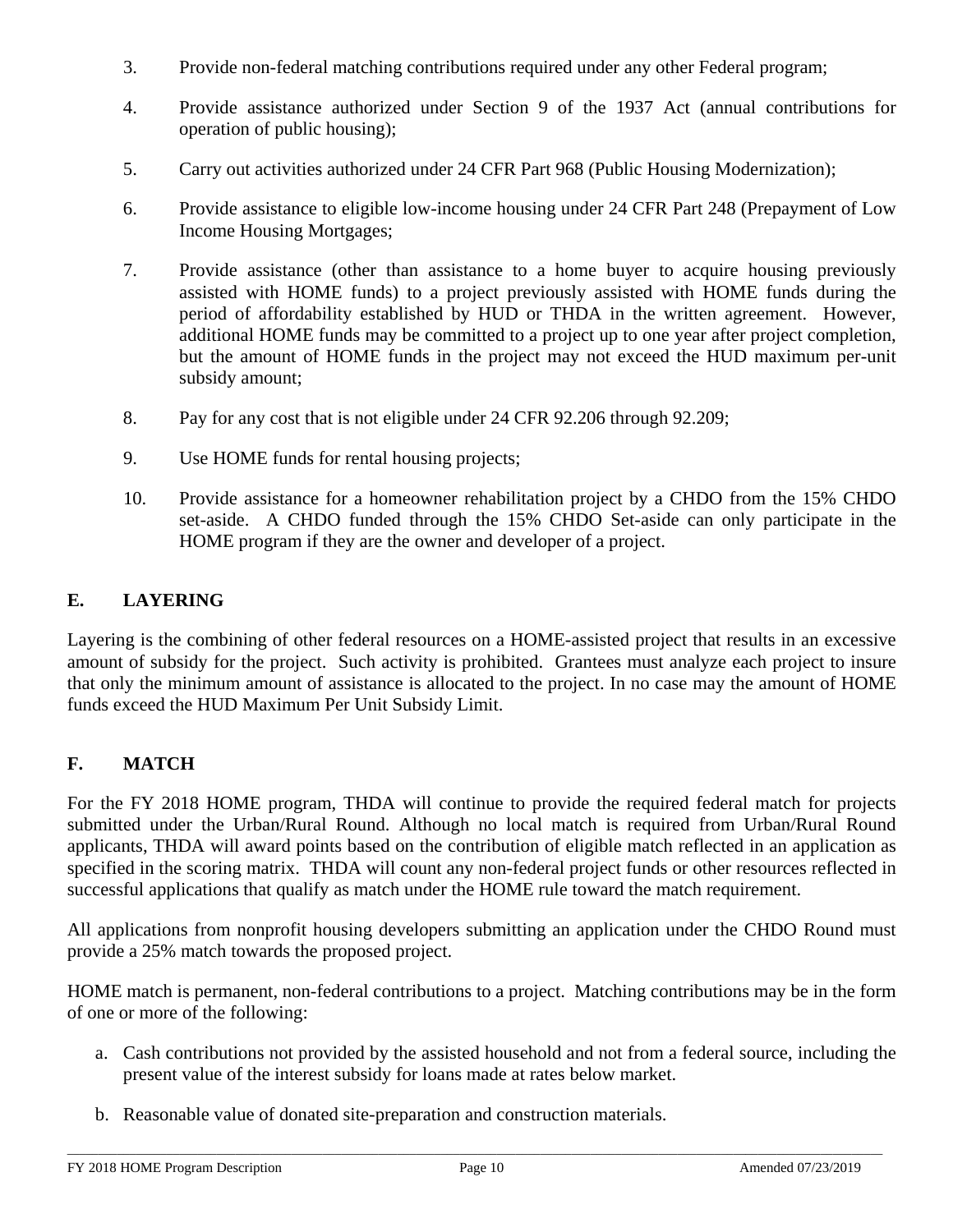- c. Reasonable rental value of the donated use of site preparation or construction equipment.
- d. Waived fees and taxes.
- e. Property donation or below-market sale. A copy of the appraisal and/or purchase contract must be submitted. The donor/seller of the property must also provide a statement certifying that the property was donated or sold for affordable housing purposes and an acknowledgment that the donor/seller received the URA Guide Form Notice Disclosure to Seller, as well as the HUD booklet entitled, "When a Public Agency Acquires Your Property." If the property was originally acquired with federal funds, the value of the property is not match eligible.
- f. The direct cost of donated, compliant home buyer counseling services provided to families that acquire properties with HOME funds under the provisions of 24 CFR §92.254, including on-going counseling services provided during the period of affordability. Counseling may not be valued at more than \$40 per hour.
- g. Reasonable value of donated or volunteer labor or professional services. Unskilled volunteer labor may not be valued at more than \$10 per hour; skilled volunteer labor may be valued at the documented going rate.
- h. Value of sweat equity may also be eligible if every assisted household under the HOME grant award is required to perform sweat equity. Sweat equity may not be valued at more than \$10 per hour.
- i. Other match sources as permitted under the HOME Final Rule.

THDA will monitor the contribution of match throughout the implementation of the grant.

# **G. LEVERAGE**

In the scoring matrix, any project that has leveraged funds will receive additional points. Leveraged funds are funds provided by local governments, grants from other sources and cash from program beneficiaries. Loan proceeds from a lending institution do not count as leverage. However, the savings generated from a below market interest rate will count as leverage. Administrative funds, *anticipated* fund-raising revenues, other THDA funds, and construction loans do not count toward leverage. Leveraged funds counted in one program year do not qualify again as leverage in subsequent years.

The value of donated labor, materials and land will count toward leverage. The value of unskilled labor is set at the current minimum wage, and the value of skilled labor is set at twice the current minimum wage. The value of land and/or a building donated or acquired for a project prior to the application will count as leverage, but there must be an appraisal or tax assessment included in the application to document its value. In order to count donated supplies or materials, only the documented value of the actual goods or materials will be considered and they must be legitimately required by the program. The donor must provide a letter to confirm the amount of the supplies or materials. Proposed discounts will not count as leverage.

# **H. HOME PROGRAM REQUIREMENTS**

# **1. INCOME LIMITS**

HOME funds may be used to benefit only low-income households. "Low income households" means an individual or household whose income does not exceed 80% of the area median income, adjusted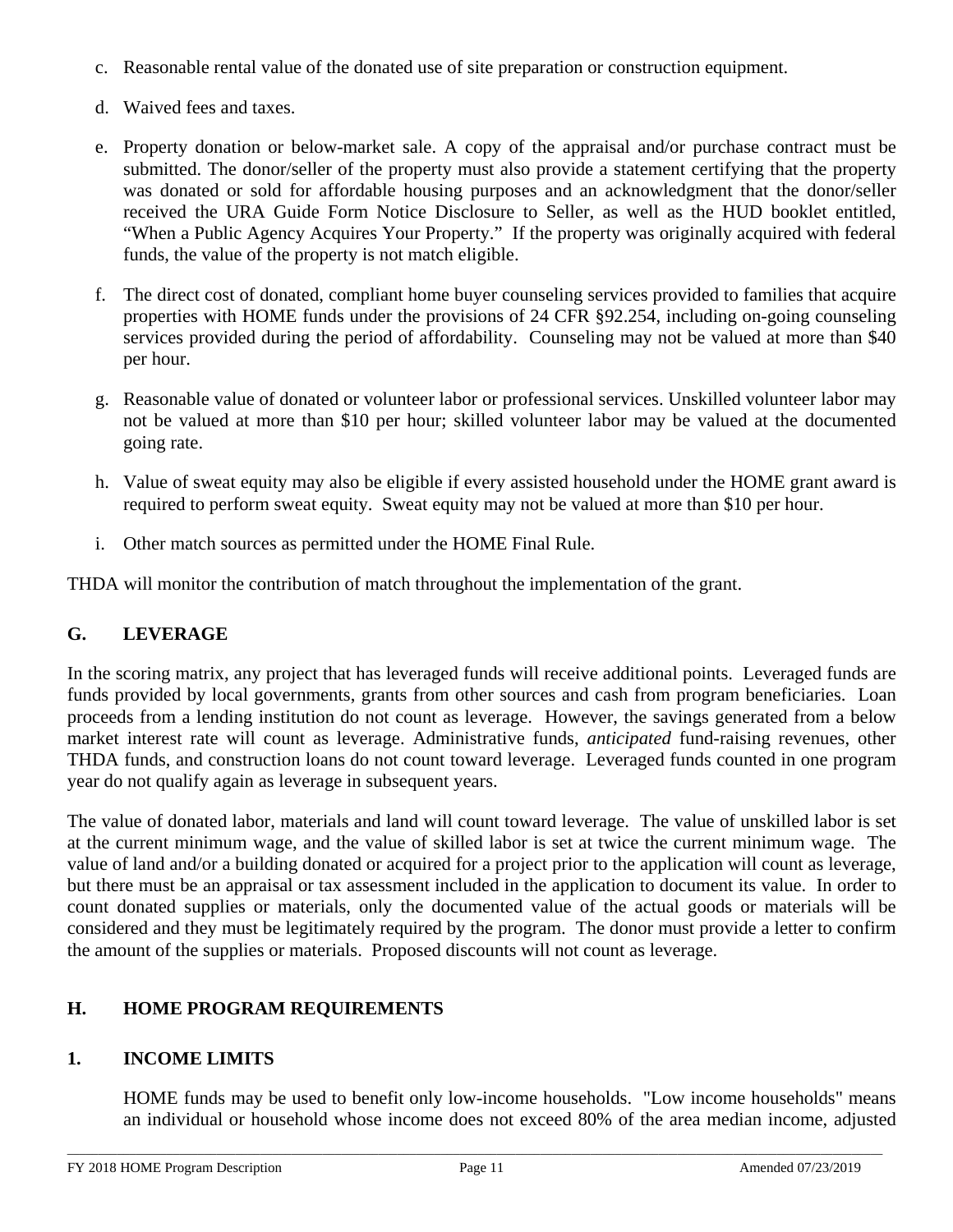for household size. THDA encourages the targeting of HOME resources for homeowner rehabilitation activities to very low income households.

"Very low income household" means a household whose income does not exceed 50% of the area median income, adjusted for household size.

The income of the household to be reported for purposes of eligibility is the sum of the annual gross income of the beneficiary, the beneficiary's spouse, and any other household member residing in the home. Annual gross income is "anticipated" for the next 12 months, based upon current circumstances or known upcoming changes, minus certain income exclusions.

Current limits are in **Attachment Three: Income Limits for the HOME Program**. Median income for an area or the state shall be that median income estimate made by HUD. Median incomes change when HUD makes revised estimates.

## **2. FORMS OF ASSISTANCE**

- *Homeowner rehabilitation programs*. Assistance from grant recipients to program beneficiaries will be limited to grants that are completely forgiven after a specified period of time as long as the beneficiary adheres to the conditions of the grant.
- *Homeownership programs*. Assistance from grant recipients to program beneficiaries as soft second mortgages will be limited to loans equal to the lesser of \$14,999 or the amount necessary to qualify the household for permanent financing which are forgiven at the end of 5 years.

## **3. COMPLIANCE PERIOD**

*Homeowner rehabilitation*.Grants for homeowner rehabilitation projects that do not include reconstruction shall have a compliance period of five years with a forgiveness feature of 20% annually. In order to enforce the compliance period, THDA will require that grant recipients obtain a grant note and a recorded deed of trust executed by the homeowners.

 Grants for homeowner rehabilitation projects where the hard construction costs into a unit to be rehabilitated is greater than 75% of the after rehabilitation appraised value of the unit show have a compliance period of fifteen years with a forgiveness feature of 6.67% annually. In order to enforce the compliance period, THDA will require that grant recipients obtain a grant note and a recorded deed of trust executed by the homeowners.

Grants for homeowner rehabilitation projects that include reconstruction shall have a compliance period of fifteen years with a forgiveness feature of 6.67% annually. In order to enforce the compliance period, THDA will require that grant recipients obtain a grant note and a recorded deed of trust executed by the homeowners.

If the homeowner of a property that has been rehabilitated dies during the compliance period and the property is inherited by heirs, the property may be rented without repaying the unforgiven portion of the HOME subsidy to THDA. However, if the house is sold by the heirs during the affordability period, the remaining unforgiven portion must be repaid to THDA. This policy may be applied retroactively to prior HOME projects as needed.

### **4. AFFORDABILITY PERIOD**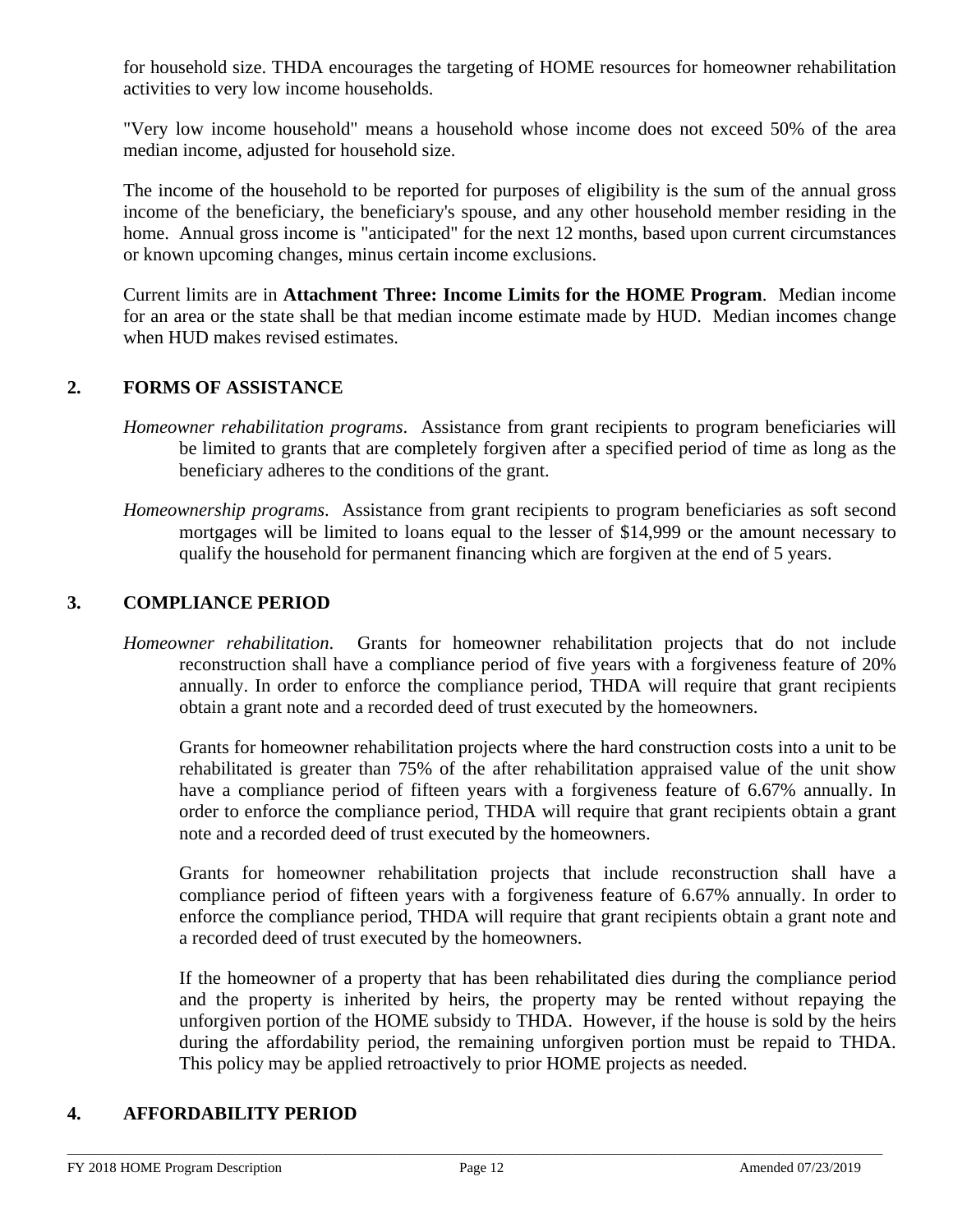- *Down Payment Programs by Local Governments or Non-CHDO Non-Profit Organizations.* A grant recipient that is a local government, or a non-CHDO non-profit agency may provide down payment and closing cost assistance as a soft second mortgage loan in an amount equal to the lesser of \$14,999 in HOME funds or the amount of HOME funds necessary to qualify a household for permanent financing, but not less than \$1,000. There will be an affordability period of five years, secured by a Note and Deed of Trust between the grant recipient and the home buyer. The HOME loan is forgiven at the end of the fifth year if the unit remains in compliance with HOME requirements. This means that the property remains the primary residence of the initial home buyer and is not leased or vacated; and if the property is sold or transferred at the end of the affordability period, the home buyer has complied with these recapture provisions. If the unit is sold or transferred during the affordability period, the amount of HOME subsidy subject to recapture will be reduced by twenty percent (20%) per year of occupancy by the initial home buyer. If the unit is leased or vacated during the affordability period, the entire HOME subsidy must be repaid to THDA by the Grantee.
- *CHDOS*. At the time of the sale of the unit to an eligible home buyer, the CHDO must leave HOME funds in the unit as a soft second mortgage loan in an amount equal to the lesser of \$14,999 or the amount of HOME funds necessary to qualify a household for permanent financing, but not less than \$1,000. There will be an affordability period of five years secured by a Note and Deed of Trust between the CHDO and the home buyer. The HOME loan is forgiven at the end of the fifth year if the unit remains in compliance with HOME requirements. This means that the property remains the primary residence of the initial home buyer and is not leased or vacated; and if the property is sold or transferred at the end of the affordability period, the home buyer has complied with these recapture provisions. If the unit is sold or transferred during the affordability period, the amount of HOME subsidy subject to recapture will be reduced by twenty percent (20%) per year of occupancy by the initial home buyer. If the unit is leased or vacated during the affordability period, the entire HOME subsidy must be repaid to THDA.
- *Sale or Transfer of the Property*. The HOME-assisted home buyer may sell or otherwise transfer the unit on or before the end of the affordability period to any willing buyer at any price, and the amount of the HOME subsidy subject to recapture will be reduced by 20% per year of occupancy by the initial home buyer. The amount subject to recapture is limited by the availability of net proceeds. The net proceeds are the sales price minus superior non-HOME loan repayments minus closing costs. If the net proceeds are not sufficient to recapture the remaining outstanding principal balance of the HOME Note plus the amount of the down payment made by the homeowner, if any, plus the amount of any capital improvement investment made by the homeowner, then the grant recipient shall recapture a pro rata share of the net proceeds of the sale in lieu of the full remaining outstanding principal balance of the HOME Note. "Capital improvement investment" means the improvements to the property made at the home buyer's expense (and not through some other form of subsidy), as evidenced by receipts or cancelled checks detailing the capital improvements made. Capital improvements do not include items of maintenance, deferred maintenance or cosmetic improvements. The pro rata amount to be recaptured shall be calculated in accordance with the HOME Program Regulations at 24 CFR  $92.254(a)(5)(ii)(A)(3)$  as follows:

If the net proceeds are not sufficient to recapture the full HOME investment (or a reduced amount) plus enable the homeowner to recover the amount of the homeowner's down payment and any capital improvement investment made by the home owner since purchase, the grant recipient shall share the net proceeds according to the following formula: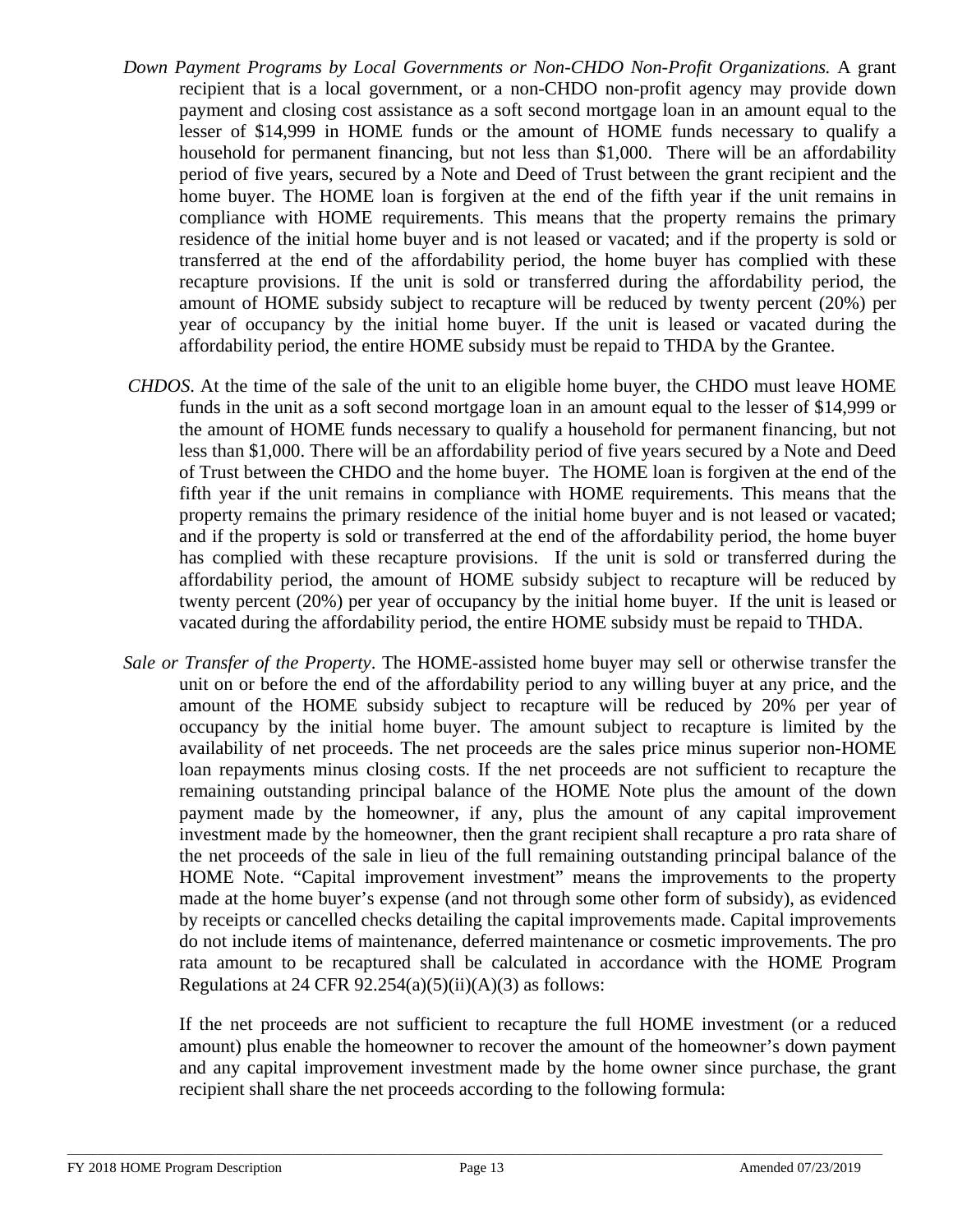HOME Subsidy

HOME Subsidy + Homeowner Investment

X Net Proceeds = HOME Amount to Recapture

Homeowner Investment

X Net Proceeds = HOME Amount to Recapture

HOME Subsidy + Homeowner Investment

The new proceeds may be divided proportionately as set forth in these steps:

- a. *Application of Forgiveness Feature*. Once the net proceeds are determined from the sale of the property, the grant recipient shall reduce the amount due based on the length of time the home buyer has occupied the home in relation to the affordability period. Soft second mortgages up to \$14,999 have a five year affordability period and a forgiveness feature of 20% per year.
- b. *Amount subject to recapture.* The HOME investment that is subject to recapture is based on the amount of HOME assistance that enabled the home buyer to buy the housing unit. This includes any HOME assistance that reduced the purchase price from fair market value to an affordable price, but excludes the amount between the cost of producing the unit and the market value of the property (i.e., the development subsidy).
- c. After the full HOME investment has been repaid, any excess profits will belong to the homeowner.
- *Construction Financing*. For CHDOs using HOME for construction financing to develop homeownership units, the initial affordability period will be based on the amount of HOME funding invested in the development of the unit under the resale provisions of the HOME regulations. In order to enforce the provisions of the Working Agreement with the CHDO, THDA will require that a Restrictive Covenant and Deed of Trust be recorded against the property prior to drawing down HOME funds for construction. When the unit is sold to an eligible home buyer, THDA will provide the closing agent a copy of the release for Restrictive Covenant and Deed of Trust. The CHDO must provide the closing agent with a Grant Note and Deed of Trust between the CHDO and the home buyer for the soft second mortgage loan under the recapture provisions. Upon receipt by THDA of a copy of the Grant Note, the recorded Deed of Trust between the home buyer and the CHDO, the recorded deed from the seller to the home buyer, and the fully executed final TILA-RESPA Integrated Disclosure (TRID) Settlement Statement, the original Release of Lien is forwarded to the closing agent for recording.

## **4. LEVEL OF SUBSIDY**

The maximum HOME investment per unit is provided below: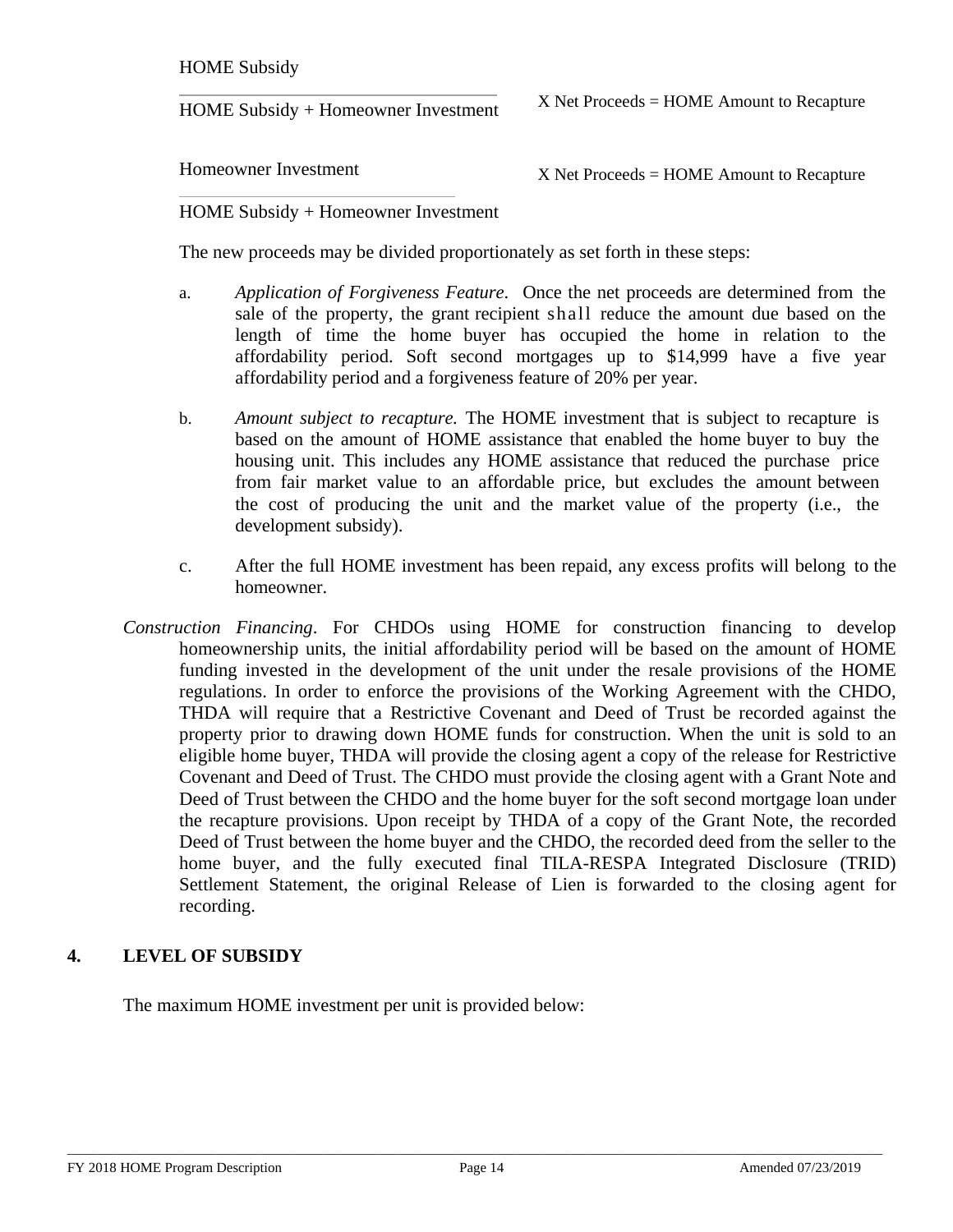| <b>MINIMUM HOME DOLLARS</b> | \$1,000   | PER UNIT                     |  |
|-----------------------------|-----------|------------------------------|--|
| <b>MAXIMUM HOME DOLLARS</b> | \$58,787  | 0-BEDROOM (EFFICIENCY) LIMIT |  |
|                             | \$67,391  | 1-BEDROOM LIMIT              |  |
|                             | \$81,947  | 2-BEDROOM LIMIT              |  |
|                             | \$106,013 | 3-BEDROOM LIMIT              |  |
|                             | \$116,369 | 4-BEDROOM OR MORE LIMIT      |  |

Periodically, THDA may update these limits pending approval from HUD. Updated limits will be effective for all activities in which an agreement for the activity is entered into after the effective date for the limits issued by HUD. These updates will be posted on THDA's web site [at](http://www.thda.org/) https://thda.org/business-partners/home.

## **5. PROPERTY STANDARDS**

Property standards must be met when HOME funds are used for a project. Any housing constructed or rehabilitated with THDA HOME funds must meet all applicable local, county and state codes, rehabilitation standards, Uniform Property Condition Standards (UPCS), and zoning ordinances at the time of project completion.

In the absence of a local code, new construction of single-family units or duplexes must meet the current, State-adopted edition of the International Residential Code for One- and Two-Family Dwellings. The newly constructed units must also meet accessibility requirements and mitigate disaster impact as applicable per State and local codes, ordinances, etc.

In the absence of a local code, rehabilitation of existing homeowner units must meet the current, Stateadopted edition of the Existing Building Code of the International Code Council (ICC).

THDA will not make any funding awards for units in a jurisdiction where the unit cannot be inspected by a state certified building inspector or by a provider as permitted under State law.

HOME funded units must also conform, as applicable, to the THDA Minimum Design Standards for New Construction of Single Family and Multifamily Housing Units and with THDA's Minimum Design Standards for Rehabilitation of Single Family and Multi-family Housing Units. THDA must review and approve plans, work write-ups and written cost estimates and determine cost reasonableness for both new construction and rehabilitation prior to putting the project out to bid.

The International Code books are available at: www.iccsafe.org

- *Disaster Mitigation.* All new construction should be built in a method and/or location that would attempt to protect all new construction from possible disaster due to either a man-made issue, or an act of God that may cause physical or structural damage to the home. The methods should include any items that may be recommended, or required by either local, state, or federal agencies dealing with disasters.
- *Energy Code*. New construction projects must also meet the State-adopted edition of the International Energy Conservation Code. Copies of the Energy Code may also be obtained from the International Code Council at the address listed above.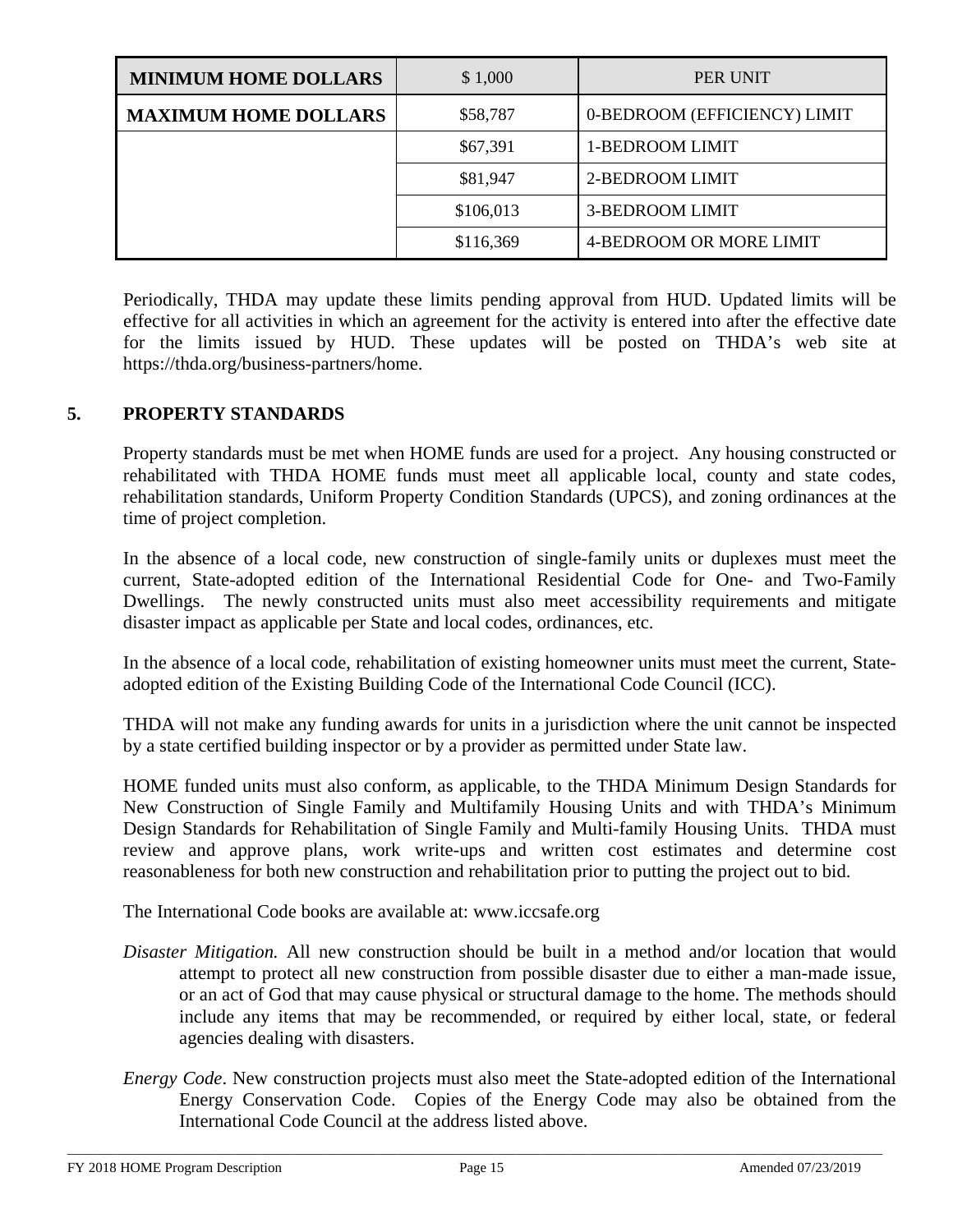- *Energy Conservation.* In addition to meeting the State-adopted edition of the International Energy Conservation Code, new construction projects must be Energy Star qualified as certified by an independent Home Energy Rating System (HERS) rater or achieve a HERS index of 85 or less when tested by a certified rater.
- *Section 504.* Section 504 of the Rehabilitation Act of 1973 prohibits discrimination in federally assisted activities and programs on the basis of disability, and imposes requirements to ensure accessibility for qualified individuals with disabilities to these programs and activities.

## **6. AFTER REHABILITATION PROPERTY VALUE**

F*or homeowner rehabilitation projects*, the maximum after rehabilitation value permitted for the type of single-family housing (1-4 family residence, condominium, cooperative unit,) shall not exceed 95% of the median purchase price for the area as established by HUD. See **Attachment Two: Property Value Limits – Existing Homes HOME Purchase Price.**

## **7. SALES PRICE LIMITS**

The sales price limit for homeownership programs are the same as the Property Value Limits for homeowner rehabilitation programs. **See Attachment Two: Property Value Limits Existing Homes HOME Purchase Price and New Homes HOME Purchase Price.** 

## **I. UNIVERSAL DESIGN/VISITABILITY**

THDA encourages the inclusion of features that allow individuals with physical disabilities to reside and/or visit the housing that is constructed or rehabilitated with federal HOME funds.

Universal design is a building concept that incorporates products, general design layouts and other characteristics to a housing unit in order to:

- Make the unit usable by the greatest number of people;
- Respond to the changing needs of the resident; and
- Improve the marketability of the unit

The goal of universal design seeks to build housing that meets the needs of the greatest number of residents within a community. .Universal design differs from accessible design, which is primarily intended to meet the needs of persons with disabilities. However, universal design is inclusive of adaptable design as universal design incorporates structural features that will allow a housing unit to be adapted to an individual's current or future needs. Universal design features include, but are not limited to:

- Stepless entrances.
- Minimum 5' x 5' level clear space inside and outside entry door.
- Broad blocking in walls around toilet, tub and shower for future placement of grab bars.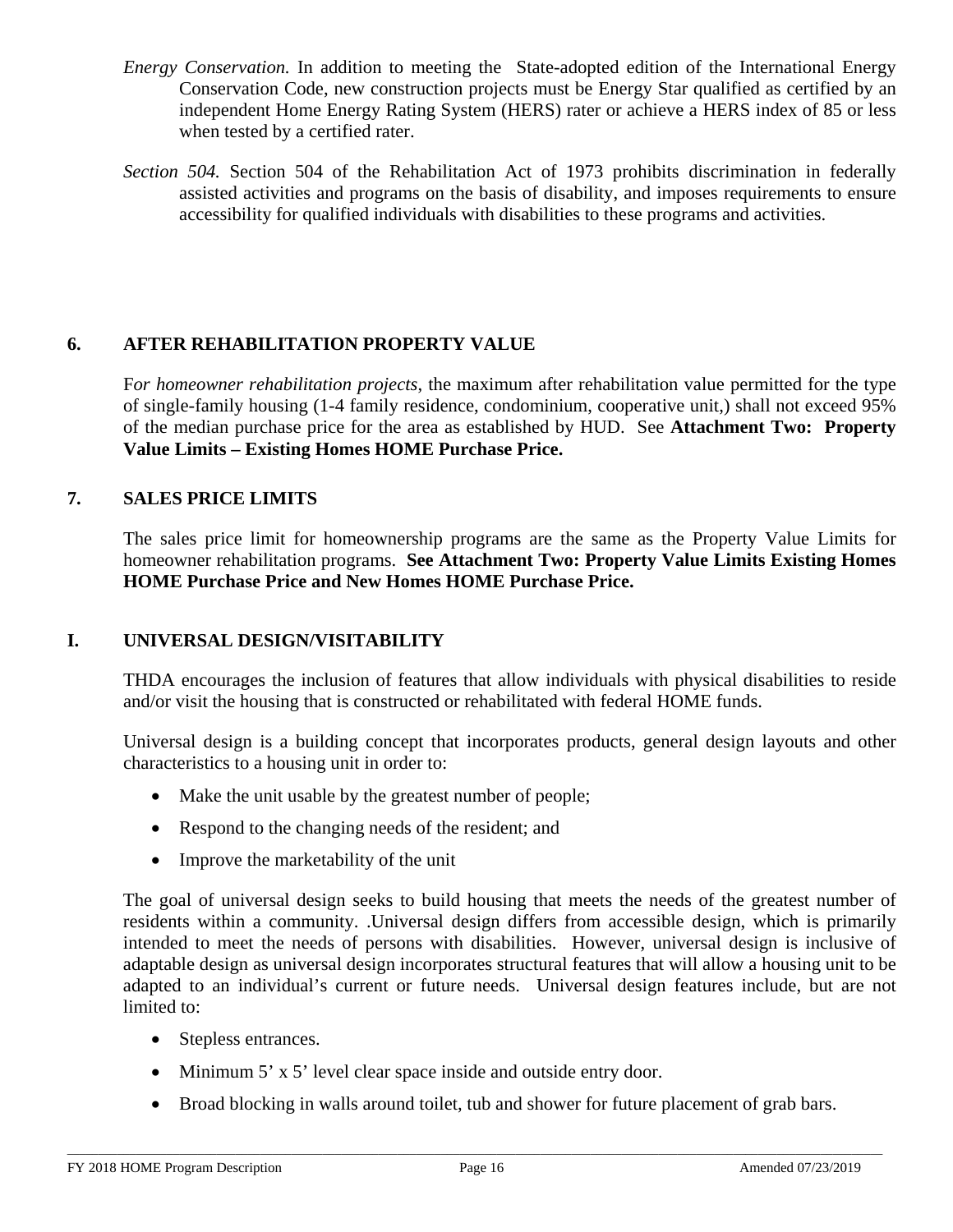- Full-extension, pull-out drawers, shelves and racks in base cabinets in kitchen.
- Front mounted controls on all appliances.
- Lever door handles.
- Loop handle pulls on drawers and cabinet doors.

More information on Universal Design may be found at The Center for Universal Design at North Carolina State University: [http://www.ncsu.edu/ncsu/design/cud/index.htm.](http://www.ncsu.edu/ncsu/design/cud/index.htm)

Visitability refers to homes that are designed and built in a manner that allows individuals who have trouble with steps or use wheelchairs or walkers to live in or visit the unit. These features include:

- One zero-step entrance.
- Doors with 32 inches of clear passage space.
- One bathroom on the main floor that is accessible to a person using a wheelchair.

More information on Visitability can be found at: [http://www.visitability.org.](http://www.visitability.org/)

## **J. HOME RELOCATION REQUIREMENTS**

## *THDA DISCOURAGES PROJECTS INVOLVING DISPLACEMENT OR RELOCATION OF HOUSEHOLDS. PRIOR TO APPLICATION, CONTACT THDA IF YOU ARE PLANNING ANY PROJECT THAT MAY INVOLVE DISPLACEMENT OR RELOCATION.*

The Uniform Relocation Assistance and Real Property Acquisition Policies Act of 1970 (Uniform Act), and its implementing regulations, 49 CFR Part 24 requires relocation assistance where acquisition has occurred under the Uniform Act. In addition, the Uniform Act coverage was expanded in 1987 amendments to cover displacement of individuals resulting from rehabilitation, demolition or private acquisition carried out under a federally assisted project or program.

Section 104(d) of the Housing and Community Development Act ("The Barney Frank Amendments") and HUD's Residential Anti-Displacement and Relocation Assistance Plan include additional relocation requirements. This extra level of relocation protection may be triggered for low-income households when units are converted or demolished with Community Development Block Grant (CDBG) or HOME funds. In addition, when Section 104(d) is triggered, jurisdictions may need to replace any low/moderate income dwelling units that are lost due to the conversion or demolition. This section refers only to residential relocation. If non-residential (commercial/industrial) relocation is involved, contact THDA.

Understanding how relocation requirements are triggered, alternate ways of meeting them, and the costs of the alternatives is essential in making HOME program decisions. Concerns about relocation may cause an administrator to consider establishing a preference for vacant buildings. However, administrators should also consider that vacant buildings are often much deteriorated. Rehabilitating an occupied building even with the cost of assisting tenants to remain or relocate, may be less costly than rehabilitating a vacant building. In occupied buildings, program administrators must consider whether occupants will be able to return after rehabilitation and whether Housing Choice Voucher (Section 8) assistance is available to help meet relocation costs. Selecting vacant projects does not relieve all relocation concerns. Vacant buildings in good condition may have been recently occupied. If so, the program administrator must consider whether the owner removed the tenants in order to apply for HOME assistance for a vacant building. If so, these tenants are displaced persons.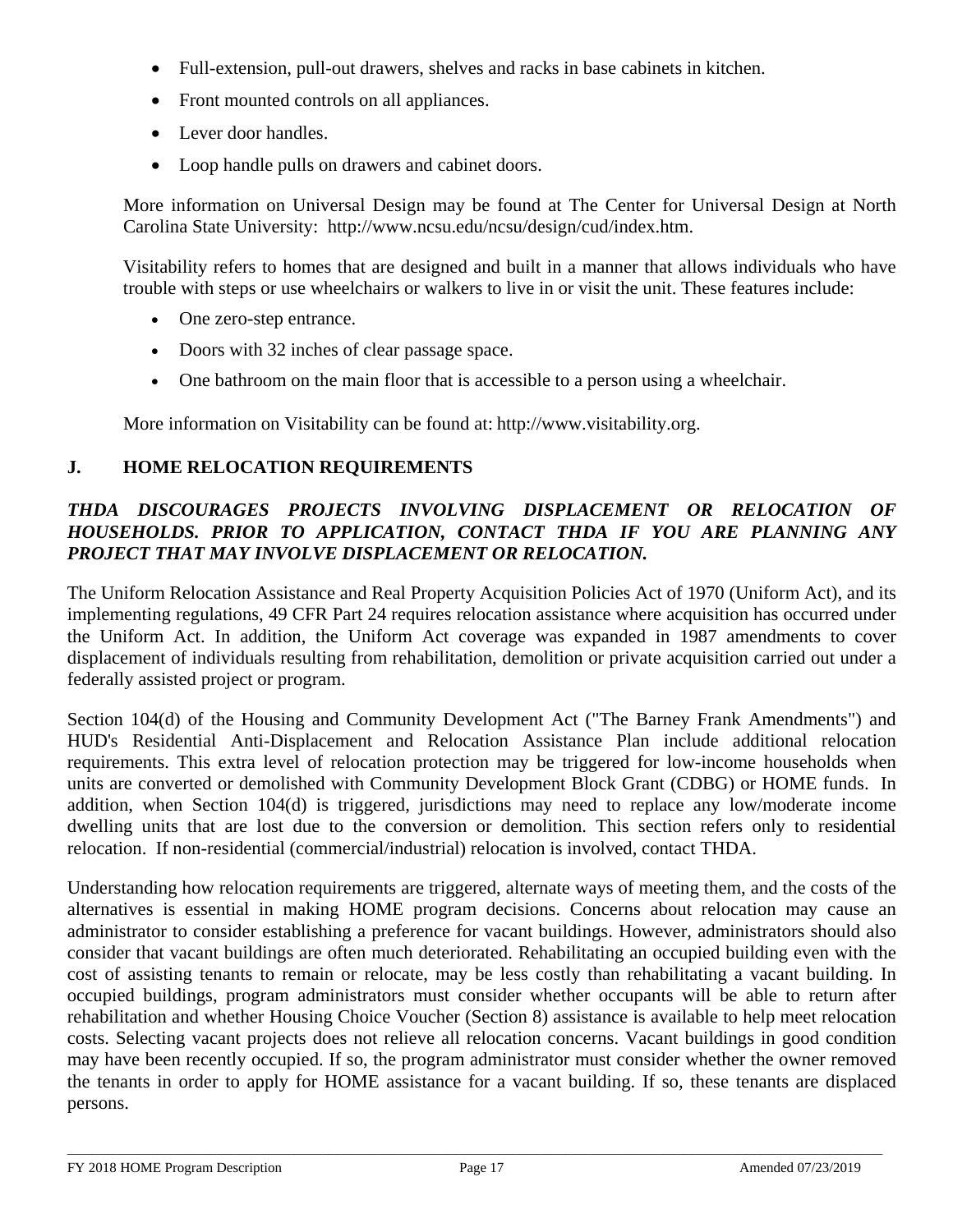Skilled staff can save the local program money and build goodwill with owners and tenants. Failure to understand and follow relocation requirements can result in unnecessary costs for the local program. It is possible for uninformed owners and staff to take steps that would obligate the local program to provide significant relocation benefits and services. Early briefings for owners and program staff on relocation rules are essential. Handbook 1378, Tenant Assistance, Relocation and Real Property Acquisition consolidates relocation requirements for HOME and other HUD programs in one document. It is available from HUD Field Offices or by contacting THDA. HUD informational booklets for persons who are displaced or whose property is to be acquired are also available from HUD Field Offices or from THDA.

Uniform Relocation Act (URA) requirements are triggered at the time the application is being prepared, and additional requirements are triggered at the time the working agreement is signed between the owner and the grantee and when rehabilitation is completed. Treatment of displaced persons depends upon whether the displaced person is (1) a tenant or owner; (2) a business or household; (3) has income above or below the Section 8 Lower Income Limit.

**WHO IS A DISPLACED PERSON? -** Any person (household, individual, business, farm, or non-profit organization) that moves from the real property, permanently, as a direct result of rehabilitation, demolition, or acquisition for a project assisted with HOME funds. Relocation requirements apply to all occupants of a project/site for which HOME assistance is sought even if less than 100% of the units are HOME assisted.

**WHO IS NOT A DISPLACED PERSON?** - A tenant evicted for cause, assuming the eviction was not undertaken to evade URA obligations. A person with no legal right to occupy the property under State or local law (e.g., squatter). A tenant who moved in after the application was submitted but before signing a lease and commencing occupancy, was provided written notice of the planned project, it's possible impact on the person (e.g., the person may be displaced, temporarily relocated, or experience a rent increase), and the fact that the person would not qualify as a "displaced person" (or for any assistance under URA) as a result of the project. A person, after being fully informed of their rights, waives them by signing a Waiver Form.

# **HOW IS DISPLACEMENT TRIGGERED?**

*Before Application.* A tenant moves permanently from the property before the owner submits an application for HOME assistance **if** THDA or HUD determines that the displacement was a direct result of the rehabilitation, demolition, or acquisition for the HOME project. (e.g., THDA determines that the owner displaced tenants in order to propose a vacant building for HOME assistance.)

*After Application.* A tenant moves permanently from the property after submission of the application, or, if the applicant does not have site control, the date THDA or the local program administrator approves the site because: (1) the owner requires the tenant to move permanently; or (2) the owner fails to provide timely required notices to the tenant; or (3) the tenant is required to move temporarily and the owner does not pay all actual, reasonable out-of-pocket expenses or because the conditions of the move are unreasonable.

*After Execution of Agreement.* A tenant moves permanently from the project after execution of the agreement covering the acquisition, rehabilitation or demolition because the tenant is not provided the opportunity to lease a suitable, affordable unit in the project.

# **K. HOME RESIDENTIAL ANTI-DISPLACEMENT AND RELOCATION ASSISTANCE PLAN**

THDA will require grant recipients to replace all occupied and vacant habitable lower income housing demolished or converted to a use other than as lower income housing in connection with a project assisted with funds provided under the HOME Investment Partnership Act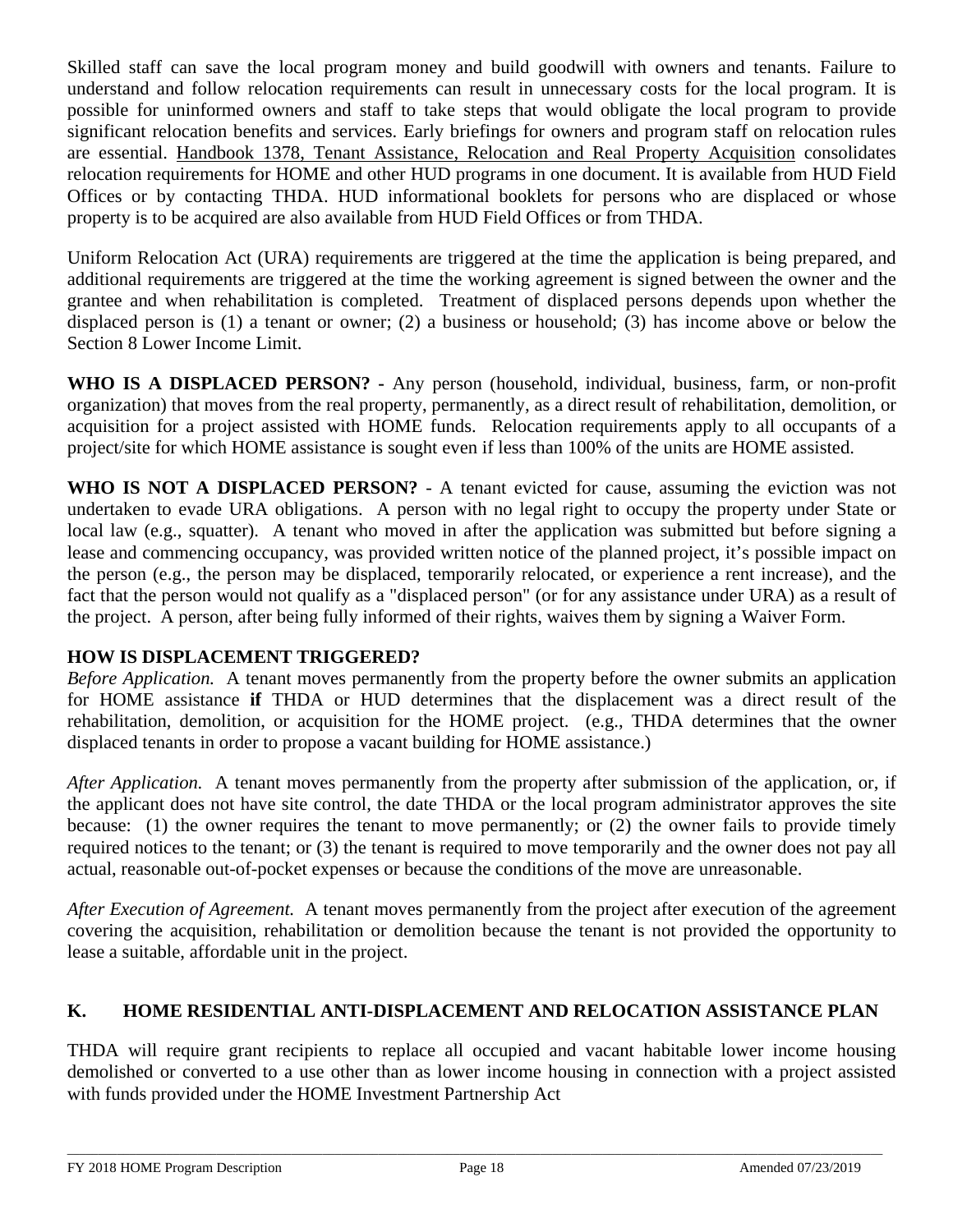All replacement housing will be provided within three years after the commencement of the demolition or conversion. Before entering into a working agreement committing THDA to provide funds for a project that will directly result in the demolition or conversion, THDA will make public by and submit to the HUD/Knoxville HOME coordinator certain information. Each applicant proposing demolition or any reduction in lower income housing units must submit the following information to THDA:

- 1. A description of the proposed assisted project;
- 2. The address, number of bedrooms, and location on a map of lower income housing that will be demolished or converted to a use other than as lower income housing as a result of an assisted project;
- 3. A time schedule for the commencement and completion of the demolition or conversion;
- 4. To the extent known, the address, number of bedrooms and location on a map of the replacement housing that has been or will be provided;
- 5. The source of funding and a time schedule for the provision of the replacement housing;
- 6. The basis for concluding that the replacement housing will remain lower income housing for at least 10 years from the date of initial occupancy; and
- 7. Information demonstrating that any proposed replacement of housing units with smaller dwelling units (e.g., a 2-bedroom unit with two 1-bedroom units), or any proposed replacement of efficiency or single-room occupancy (SRO) units with units of a different size, is appropriate and consistent with the housing needs and priorities identified in the approved Consolidated Plan.

# **L. EQUAL OPPORTUNITY AND FAIR HOUSING**

No person in the United States shall on the grounds of race, color, religion, sex, familial status, national origin, or disability be excluded from participation, denied benefits or subjected to discrimination under any program funded in whole or in part by HOME funds. The following Federal requirements as set forth in 24 CFR 5.105(a), Nondiscrimination and equal opportunity, are applicable to HOME projects:

| Fair Housing Act                                                                    | 24 CFR Part 100          |
|-------------------------------------------------------------------------------------|--------------------------|
| Executive Order 11063, as amended<br>(Equal Opportunity in Housing)                 | 24 CFR Part 107          |
| Title VI of the Civil Rights Act of 1964<br>(Nondiscrimination in Federal programs) | 24 CFR Part 1            |
| Age Discrimination Act of 1975                                                      | 24 CFR Part 146          |
| Section 504 of the Rehabilitation Act of 1973                                       | 24 CFR Part 8            |
| Section 109 of Title I of the Housing and Community<br>Development Act of 1974      | 24 CFR Part 6            |
| Title II of the Americans with Disabilities Act                                     | 42 U.S.C. §12101 et seq. |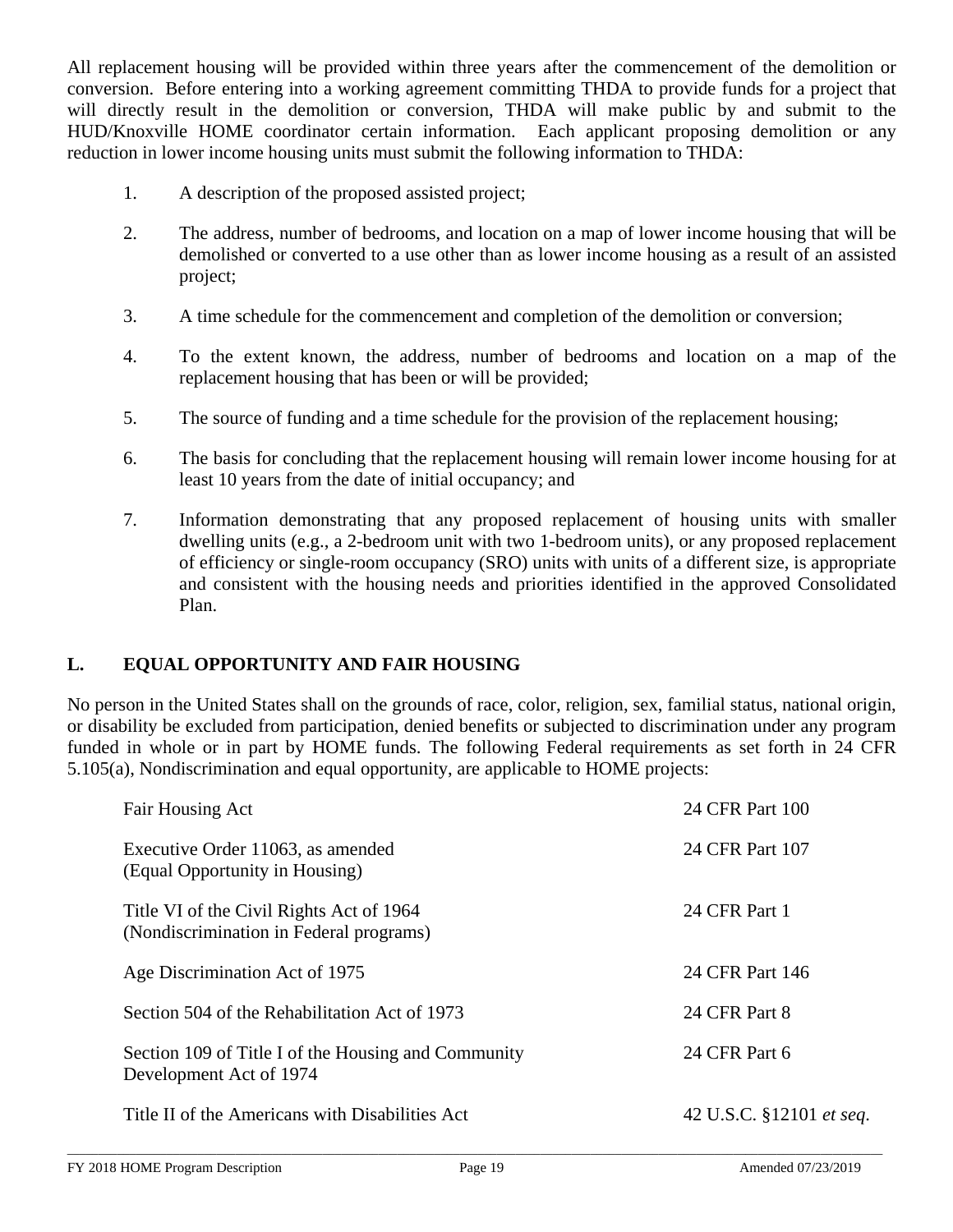| Equal Access to Housing in HUD Programs Regardless of<br><b>Sexual Orientation or Gender Identity</b> | 24 CRF Parts 5, 200, 203,<br>236, 400, 570, 574, 882,<br>891 and 982 |
|-------------------------------------------------------------------------------------------------------|----------------------------------------------------------------------|
| Section 3 of the Housing & Urban Development Act of 1968                                              | 24 CFR 135                                                           |

• Section 3 requires that the employment and other economic opportunities generated by Federal financial assistance for housing and community development programs shall, to the greatest extent feasible, be directed toward low-income persons, particularly those who are recipients of government assistance for housing.

Executive Order 11246, as amended 41 CFR 60 (Equal Employment Opportunity Programs)

Executive Order 11625, as amended (Minority Business Enterprises)

Executive Order 12432, as amended (Minority Business Enterprise Development)

Executive Order 12138, as amended (Women's Business Enterprise)

• Executive Orders 11625, 12432, and 12138 (Minority/Women's Business Enterprise) require that PJs and local programs must prescribe procedures acceptable to HUD for a minority outreach program to ensure the inclusion, to the maximum extent possible, of minorities and women and entities owned by minorities and women in all contracts. Local programs must also develop acceptable policies and procedures if their application is approved by THDA.

The HUD Office of Fair Housing also includes the following fair housing laws and Presidential Executive Orders which are not included in 24 CFR 5.105(a) but which are applicable to federally-assisted programs:

Architectural Barriers Act of 1968 at 42 U.S.C. §4151 *et seq.*

Executive Order 12892, as amended (Affirmatively Furthering Fair Housing)

Executive Order 12898

Executive Order 13166 (Limited English Proficiency)

Executive Order 13217 (Community-based living arrangements for persons with disabilities)

In addition to the above requirements, the PJ and local programs must assure that its Equal Opportunity and Fair Housing policies in the HOME Program are consistent with its current Consolidated Plan.

## **M. SITE AND NEIGHBORHOOD STANDARDS**

Housing provided through the HOME program must be suitable from the standpoint of facilitating and furthering full compliance with the applicable provisions of Title VI of the Civil Rights Act of 1964, the Fair Housing Act, Executive Order 11063, and HUD regulations issued pursuant thereto; and must promote greater choice of housing opportunities. Grantees must ensure that the proposed activity does not allow or promote segregation on the basis of race, disability or income.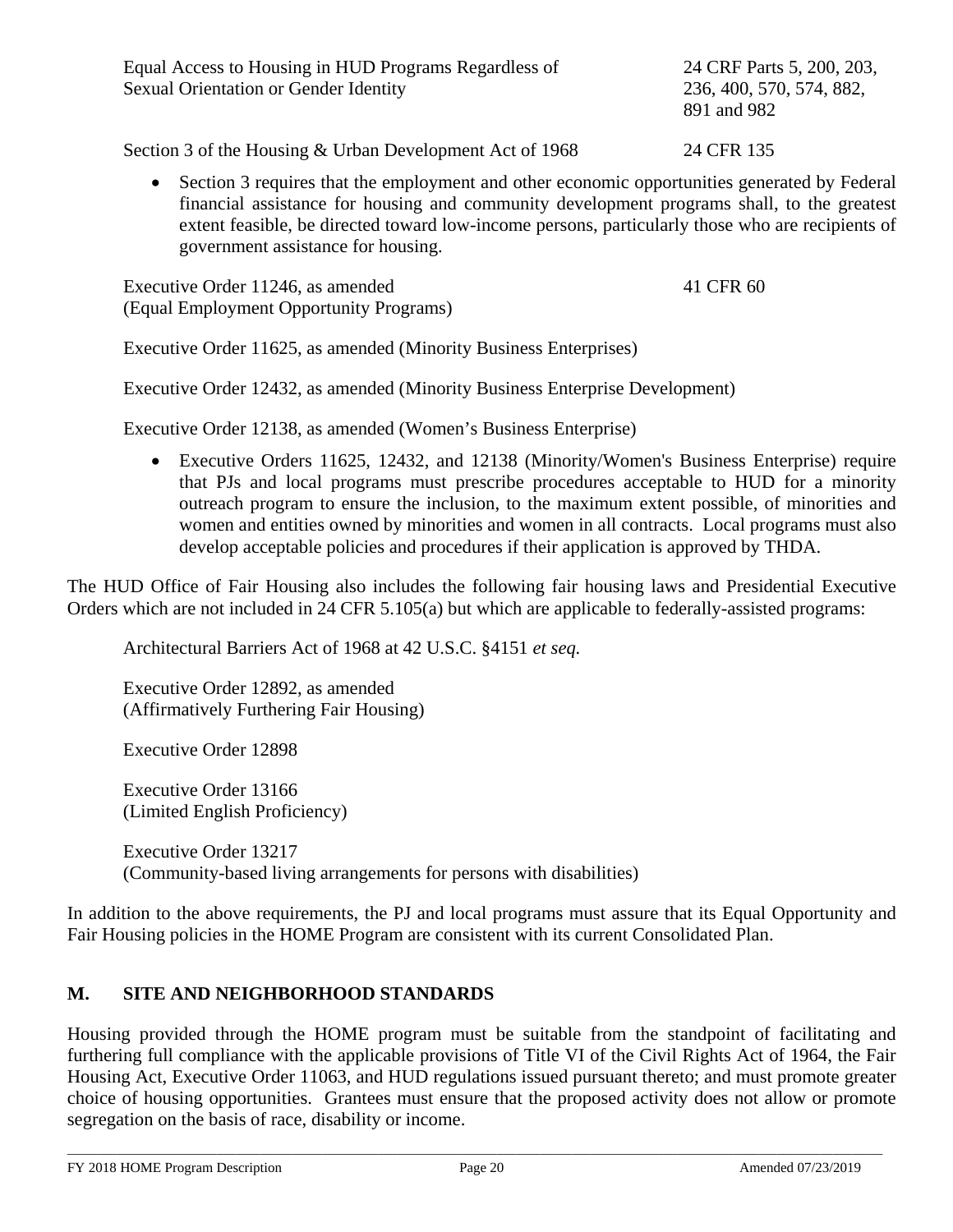# **N. AFFIRMATIVE MARKETING**

Prior to beginning a HOME project, grant recipients must adopt affirmative marketing procedures and requirements for all HOME funded home buyer projects with five or more units. Affirmative marketing steps consist of actions to provide information and otherwise attract eligible persons in the housing market area to the available housing without regard to race, color, national origin, sex, religion, familial status or disability. These must be approved by THDA prior to any HOME funds being committed to a project. Requirements and procedures must include:

- 1. Methods for informing the public, owners and potential tenants about fair housing laws and the local program's policies;
- 2. A description of what owners and/or the program administrator will do to affirmatively market housing assisted with HOME funds;
- 3. A description of what owners and/or the program administrator will do to inform persons not likely to apply for housing without special outreach;
- 4. Maintenance of records to document actions taken to affirmatively market HOME-assisted units and to assess marketing effectiveness; and
- 5. Description of how efforts will be assessed and what corrective actions will be taken where requirements are not met.

# **O. ENVIRONMENTAL REVIEW**

In implementing the HOME program, the environmental effects of each activity must be assessed in accordance with the provisions of the National Environment Policy Act of 1969 (NEPA) and the related authorities listed in HUD's regulations at 24 CFR Parts 50 and 58.

THDA, as the Participating Jurisdiction, and the units of local government receiving HOME funds from THDA will be responsible for carrying out environmental reviews. THDA will approve the release of funds for local governments and must request the release of funds from HUD for any projects of non-profit organizations. The non-profit organizations will be responsible for gathering the information required for the environmental reviews. HOME funds and any other funds involved in the project cannot be committed until the environmental review process has been completed and the HOME funds have been released. The Environmental Review covers the entire project, not just the portion funded by HOME. Therefore, except under very limited circumstances, *no funds, including both HOME and non-HOME resources, may be expended on a project prior to the release of funds under the Environmental Review process. Any such expenditure will make the entire project ineligible for funding under the HOME program.*

# **P. LEAD-BASED PAINT**

Housing assisted with HOME funds is subject to the Lead-Based Paint Poisoning Prevention Act (42 U.S.C. 4821 et seq.) and 24 CFR Part 35, Subparts C through M. The lead-based paint provisions of 982.401(j) also apply, irrespective of the applicable property standard under 24 CFR 92.251. The Lead-Based Paint regulations are available at [www.hud.gov/lea](http://www.hud.gov/lea) or by contacting 1-800-424-LEAD (5323).

# **Q. LABOR STANDARDS**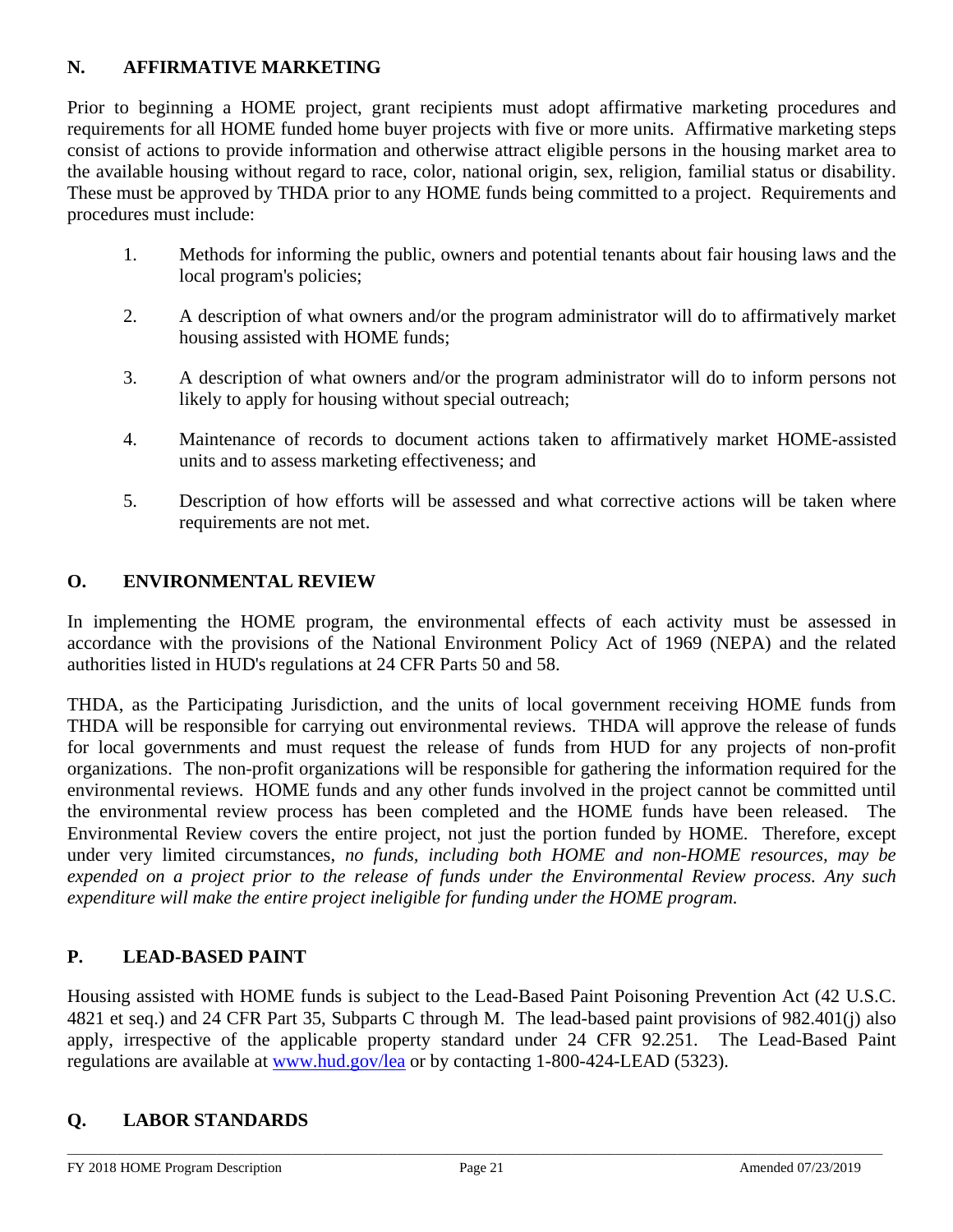Davis-Bacon wage compliance and other Federal laws and regulations pertaining to labor standards apply to all contracts for rehabilitating or constructing 12 or more units assisted with HOME funds. The contract for construction must contain the applicable wage provisions and labor standards. Davis-Bacon does not apply to projects using volunteer labor or to sweat equity projects.

# **R. DEBARMENT AND SUSPENSION**

Local programs must require participants in lower-tier transactions covered by 24 CFR 24 to certify that neither it nor its principals are presently debarred, suspended, proposed for debarment, declared ineligible or voluntarily excluded from the covered transaction.

# **S. FLOOD PLAINS**

*HOME funds may not be used to construct housing* in an area identified by the Federal Emergency Management Agency as having special flood hazards. In addition, THDA discourages the rehabilitation of units located in special flood hazard areas, but in a few instances and with written permission from THDA, houses located in a floodplain may be assisted. The community must be participating in the National Flood Insurance Program and flood insurance must be obtained on the units.

# **T. CONFLICT OF INTEREST**

In the procurement of property and services, the conflict of interest provisions at 2 CFR 200.112, apply. In all cases not governed by 2 CFR 200.112, the conflict of interest provisions of the HOME Rule as stated below apply:

The HOME conflict of interest provisions apply to any person who is an employee, agent, consultant, officer, elected official or appointed official of THDA, a State recipient or subrecipient receiving HOME funds. No person listed above who exercise or have exercised any functions or responsibilities with respect to activities assisted with HOME funds or who are in a position to participate in a decision-making process or gain inside information with regard to these activities may obtain a financial interest or financial benefit from a HOMEassisted activity, or have a financial interest in any contract, subcontract or agreement with respect to the HOME-assisted activity, or the proceeds from such activity, either for themselves or those with whom they have business or immediate family ties, during their tenure or for one year thereafter. Immediate family ties include (whether by blood, marriage or adoption) the spouse, parent (including stepparent), child (including a stepchild), brother, sister (including a stepbrother or stepsister), grandparent, grandchild, and in-laws of a covered person.

No owner, developer or sponsor of a project assisted with HOME funds (or officer, employee, agent, elected or appointed official, or consultant of the owner, developer or sponsor or immediate family member or immediate family member of an officer, employee, agent, elected or appointed official, or consultant of the owner, developer or sponsor) whether private, for profit or non-profit (including a CHDO when acting as an owner, developer or sponsor) may occupy a HOME-assisted affordable housing unit in a project during the required period of affordability specified in 92.252(e) or 92.254(a)(4). This provision does not apply to an individual who receives HOME funds to acquire or rehabilitate his or her principal residence or to an employee or agent of the owner or developer of a rental housing project who occupies a housing unit as the project manager or maintenance worker.

Grant recipients should avoid conflicts of interest and the appearance of conflicts of interest in administering their HOME programs as THDA does not routinely consider requesting exceptions to the conflict of interest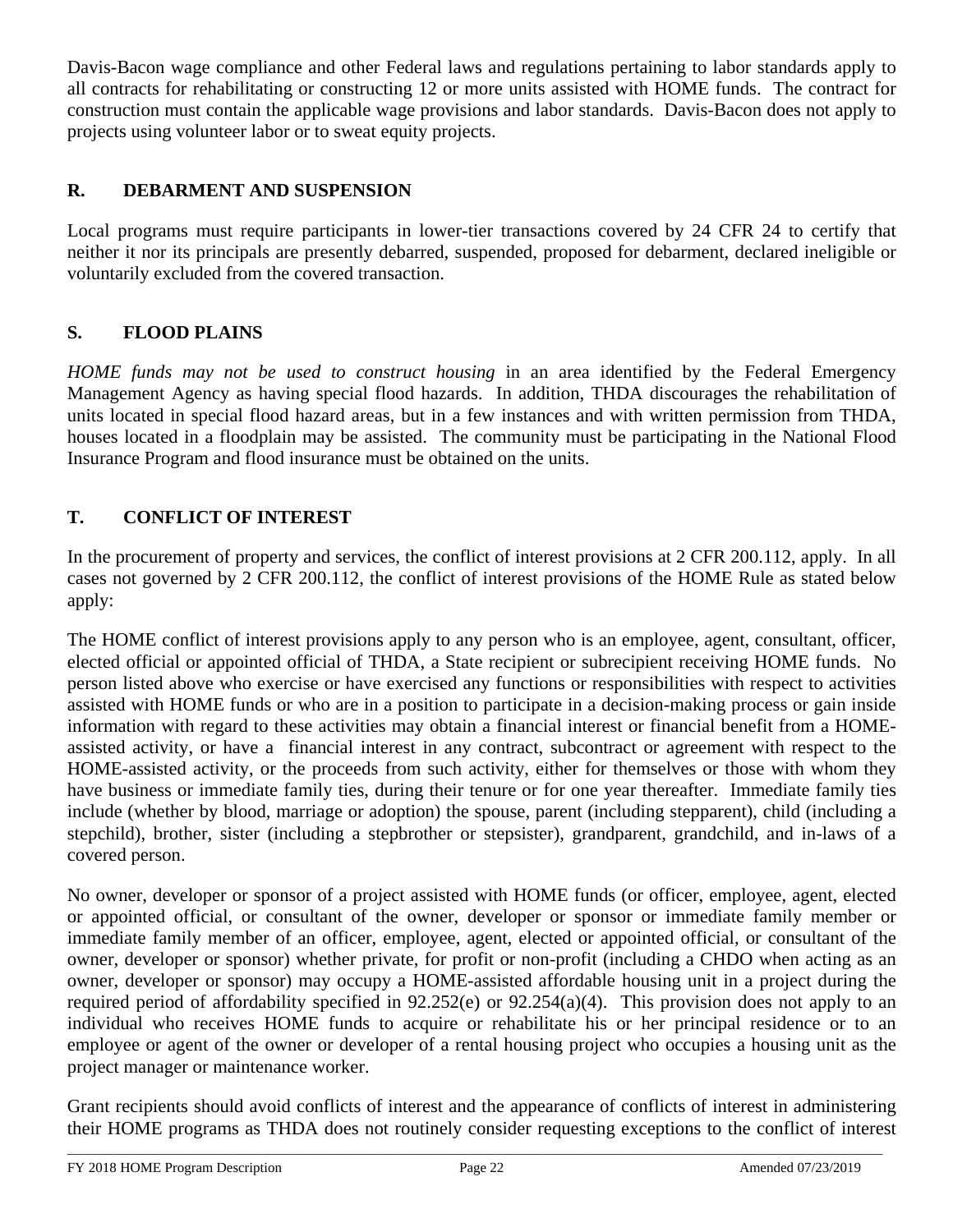provisions from HUD. The existence of a conflict of interest or the appearance of a conflict of interest, as determined by THDA in its sole discretion, may be grounds for requiring repayment of HOME funding and limitations on future program participation.

## **U. PROCUREMENT**

It is important to keep the solicitation of bids for goods and services as well as professional services contracts open and competitive. Cities, counties and non-profit organizations must follow their procurement policies and meet all state and federal requirements. At a minimum, applicants must comply with 2 CFR 200.318 - General Procurement Standards.

Prior to solicitation of bids, the Grantee should develop a comprehensive scope of work and perform an independent cost estimate. Grantees should obtain a minimum of 3 to 5 bids using formal advertising or requests for proposals for the procurement of professional services such as grant administration, inspections, and work write-ups. There must be an established, well documented selection procedure and a written rationale for selecting the successful bid or proposal.

## **V. APPLICATION AND EVALUATION PROCEDURE**

THDA will evaluate each application to determine if the proposal meets threshold criteria. Threshold criteria includes: submission of a complete application; proposal of an eligible activity; proposal of a project that in the opinion of THDA is physically, financially and administratively feasible; and the proposal of a project that meets the requirements of 24 CFR Part 92, as amended.

Non-profit applicants must submit Part I of **Attachment One: Non-Profit/CHDO Checklist** with supporting documentation.

Additional requirements for non-profit organizations, including CHDOs, are listed on **Attachment One: Non-Profit/CHDO Checklist**. Documentation must be submitted along with the completed Checklist to demonstrate that the organization meets threshold requirements and has the capacity to provide affordable housing for low income households, including the administration of the proposed project.

Applications meeting the threshold criteria will be scored and ranked in descending numerical order within the Urban matrix, the Rural matrix or the CHDO matrix, based on the criteria provided below. In the event of a tie score under the Urban or Rural matrix, THDA first will select the application with the highest Need score and then, if a tie still remains, the application with the highest Not Proportionally Served score. In the event of a tie score under the CHDO matrix, THDA first will select the application with the highest Not Proportionally Served score and then, if a tie still remains, the highest Capability score.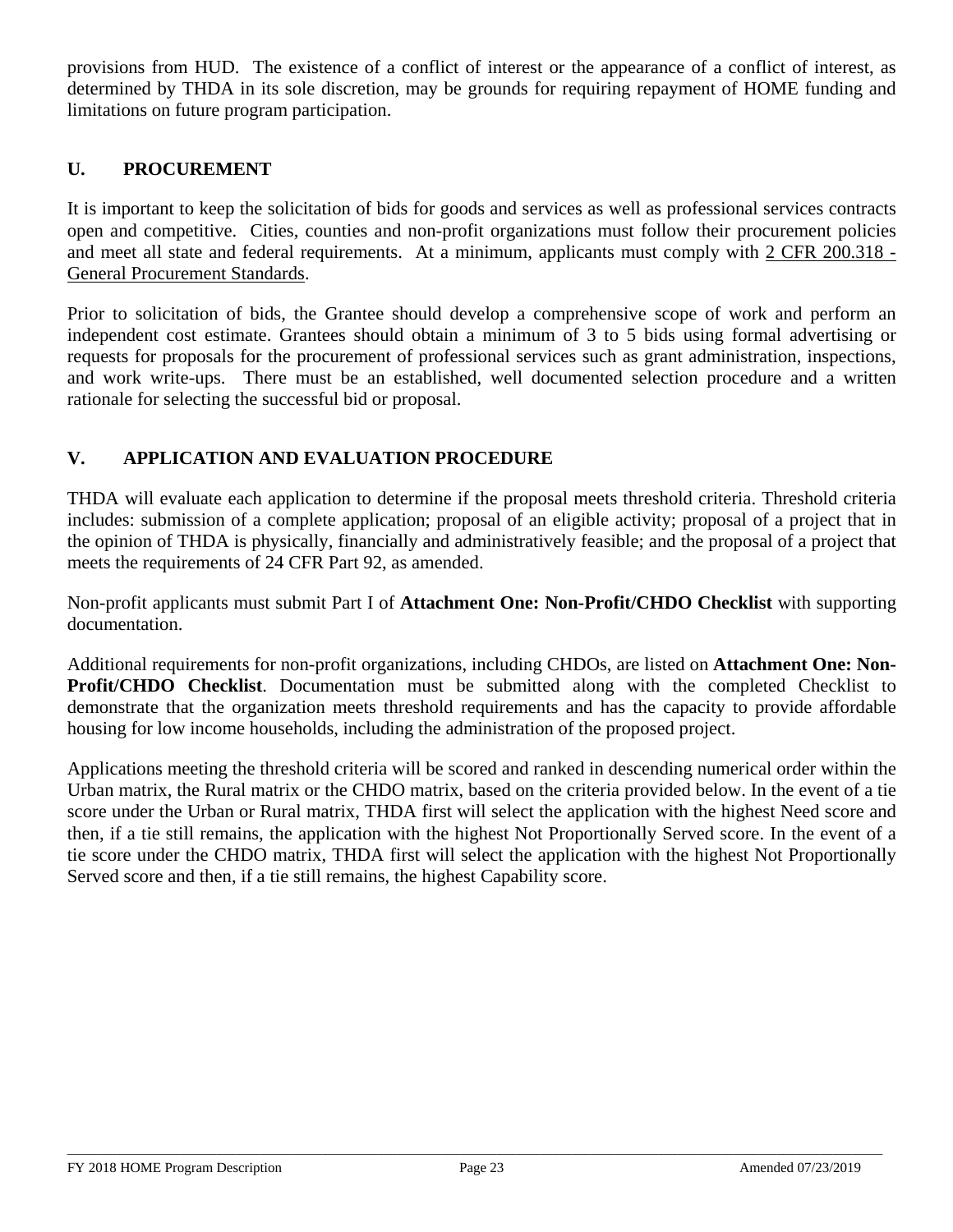## **URBAN AND RURAL MATRICES Up to 190 Points**

### **1. PROGRAM DESIGN Up to 50 points**

The proposed program demonstrates exceptional planning, readiness and administrative capability. All necessary components to accomplish the project have been identified in the application.

- Program administrators with the following characteristics have been identified:
	- $\triangleright$  Has personnel who are knowledgeable in HOME grant administration;
	- $\triangleright$  Has relevant experience in the administration of housing grants; and/or has otherwise shown the capability to administer the project;
	- $\triangleright$  Has the ability to follow the timeframe of Attachment B: Implementation Plan of the Working Agreement;
	- $\triangleright$  Is able to draw down funds in a timely manner;
	- $\triangleright$  Has a lack of monitoring findings associated with past grants on which the administrator has worked;
	- $\triangleright$  Has not left HOME funds in excess of \$75,000 in a prior grant at closeout; and
	- $\triangleright$  Responds appropriately to client concerns or complaints, contractor's concerns or complaints, and information requests from THDA staff.
	- THDA will also consider the number and locations of current grants an administrator is administering and other factors THDA, in its sole discretion, deems relevant, in evaluating an application.
- Individuals/firms providing architectural, construction management and/or inspection services have been identified, appropriately procured, and are qualified to perform the services.
	- > THDA will consider the number and locations of current grants for which an individual/firm is providing inspection services in any given program year, and other factors, THDA, in its sole discretion, deems relevant in evaluating an application.
- If applicable, the lead inspector and/or risk assessors have been identified and are qualified to perform the services.
- If the applicant is a local jurisdiction, the local government is involved in the administration of the project.
- The program design should provide a timeline, prepared in accordance with THDA's application instructions, that clearly

\_\_\_\_\_\_\_\_\_\_\_\_\_\_\_\_\_\_\_\_\_\_\_\_\_\_\_\_\_\_\_\_\_\_\_\_\_\_\_\_\_\_\_\_\_\_\_\_\_\_\_\_\_\_\_\_\_\_\_\_\_\_\_\_\_\_\_\_\_\_\_\_\_\_\_\_\_\_\_\_\_\_\_\_\_\_\_\_\_\_\_\_\_\_\_\_\_\_\_\_\_\_\_\_\_\_\_\_\_\_\_\_\_\_\_\_\_\_\_\_\_\_\_\_\_\_\_\_\_\_\_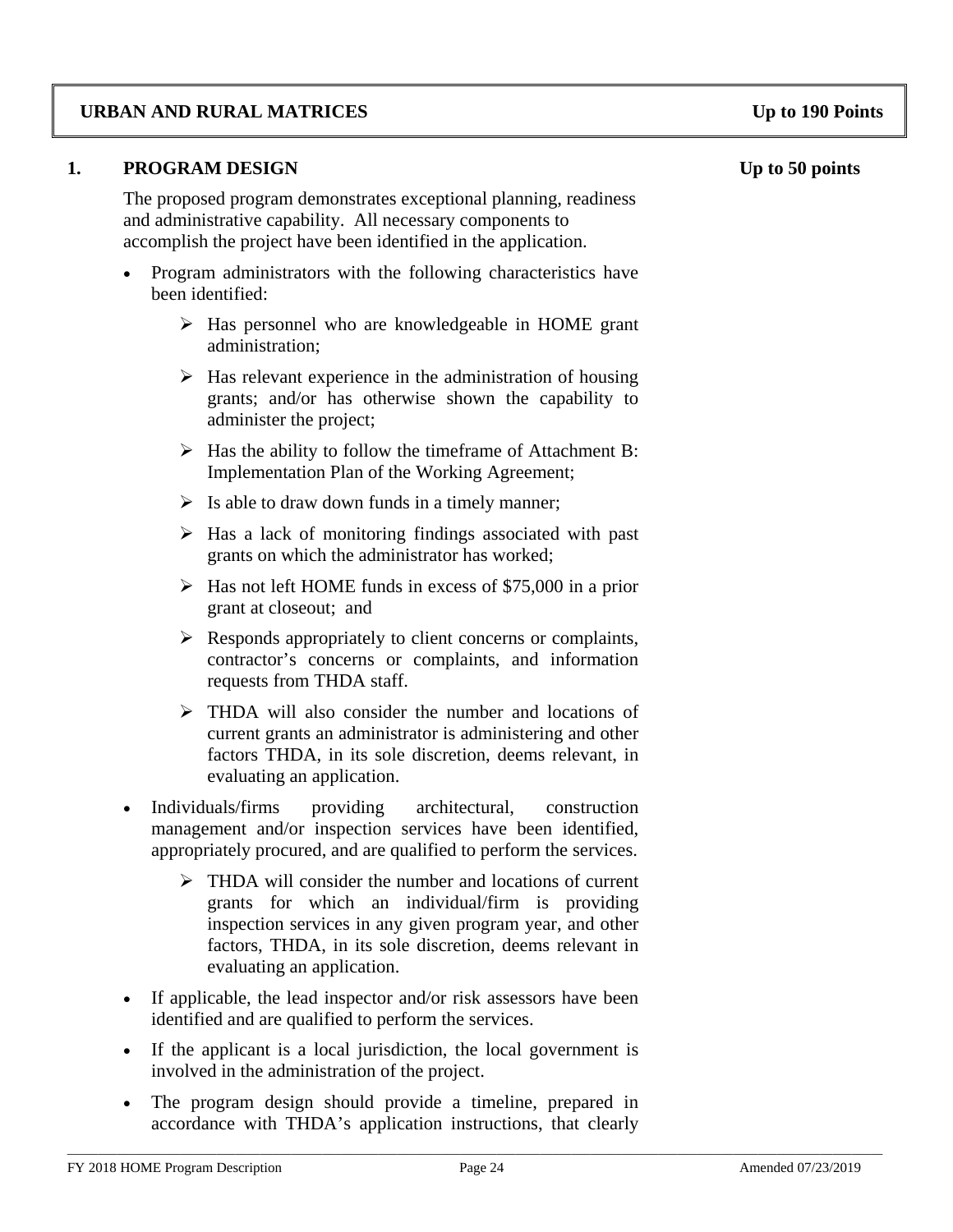provides for the completion of all units and the close out of the grant by June 30, 2020.

• Program designs for homeowner rehabilitation activities that setaside all or a portion of the available assistance to households with incomes at or below 50% of AMI will be prioritized.

THDA has calculated need factors using housing statistics for counties. Factors are based on percentages rather than absolute numbers. The need factors used are the percentage of owner households who are low income; the percentage of owner households with cost burden; the percentage of affordable owner units built before 1960; the percentage of food stamp recipient households in the county; percent of owner households greater than one and one-half times overcrowded; percent of county average homeowner delinquency rate; percent of county poverty rate for all households; and county unemployment rate. Scores to be used in the evaluations are shown in **Attachment Four: 2018 HOME Need Scores for Homeowner Projects.**

For multi-county projects, the need score is calculated proportionately according to the number of units proposed for each county.

## **3. NOT PROPORTIONALLY SERVED Up to 40 points**

THDA shall award up to 40 points to applications submitted from areas where the amount of prior HOME funding is below the state average. The formula for awarding these points is based on the percentage of 2008 - 2017 HOME dollars awarded in each county. These calculations are shown in **Attachment Five: HOME Program Not Proportionally Served**. For multi-county projects, this score is calculated proportionately according to the number of units in each county.

## **4. DISASTER AREAS 10 points**

THDA shall award 10 points to applications for projects located in counties that have been declared a presidential disaster area under the Robert T. Stafford Disaster Relief and Emergency Assistance Act in the year prior to the application due date. See **Attachment Six: Disaster Counties** for the current disaster areas.

# **5. MATCH Up to 20 points**

THDA shall award up to 20 points to applications that include a committed contribution of eligible match resources towards the project implementation. A commitment of eligible match contribution from an external source must be documented in the application from the source providing the contribution. To determine the points awarded, THDA will not round the percentage calculated.

The project's sources include an eligible HOME match contribution that is equal to or 20 points greater than 15% of the proposed HOME funds to be used for project costs

The project's sources include an eligible HOME match contribution that is equal to or 10 pointsgreater than 5% and less than 15% of the proposed HOME funds to be used for project costs.

# **2. NEED Up to 40 points**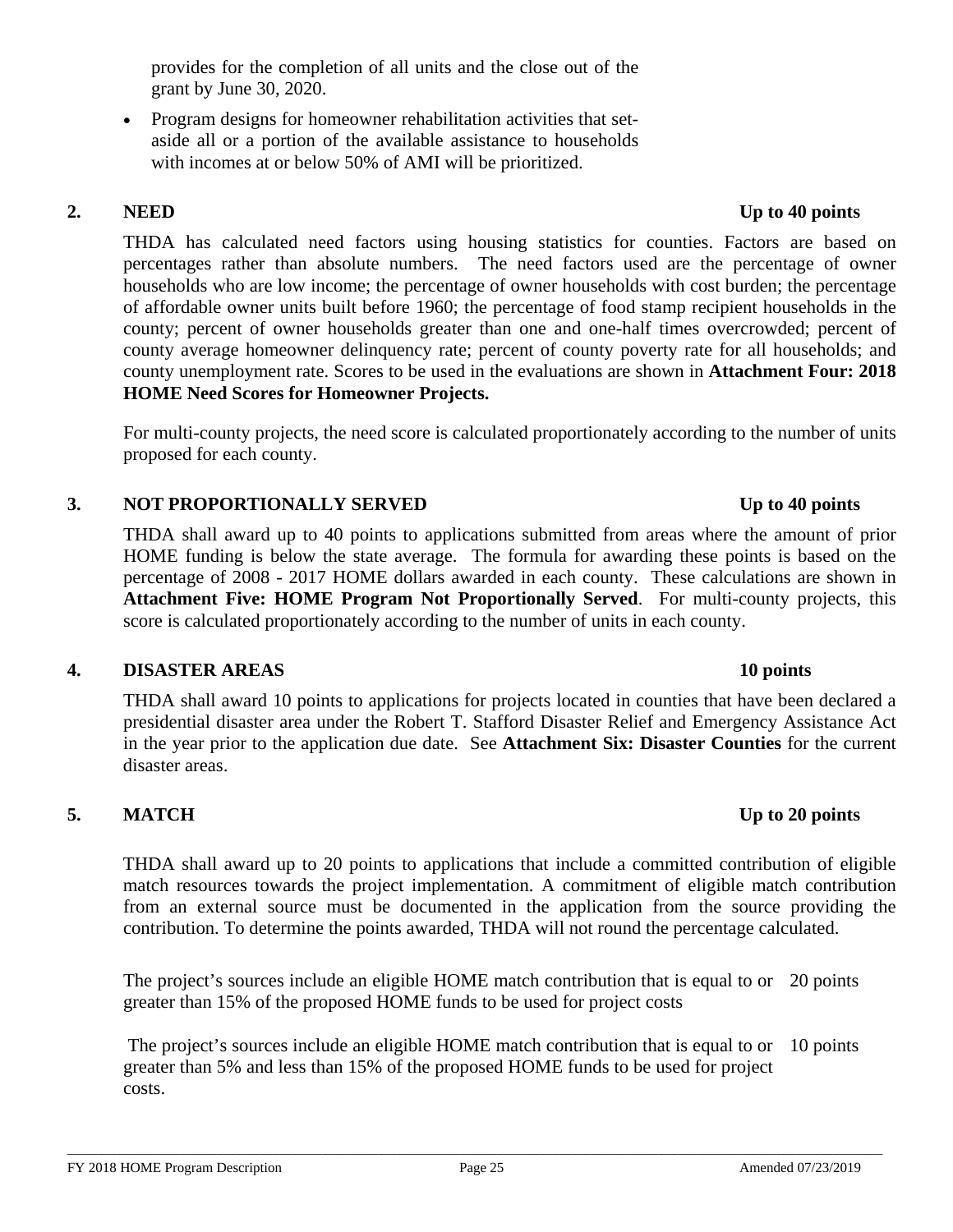The project's sources include an eligible HOME match contribution that is equal to or 5 points greater than 1% and less than 5% of the proposed HOME funds to be used for project costs.

The project's sources include an eligible HOME match contribution that is less than 0 points 1% of the proposed HOME funds to be used for project costs.

## **6. LEVERAGE. Up to 10 points**

THDA shall award up to 10 points to applications that include the use of funds from other sources. THDA will award points in this category based on the dollar value of the funds from other sources as a percentage of the total funds in the project. Leveraged funds counted in one program year do not qualify again as leverage in subsequent years. In order to receive points, there must be written documentation of the leveraged funds in the application.

## **7. ENERGY CONSERVATION Up to 10 points**

THDA shall award up to 10 points to applications for rehabilitation that include an independent energy audit and, to the extent feasible, incorporate the recommendations of the audit report in the rehabilitation work write-up.

### **8. TENNESSEE GROWTH POLICY ACT 10 Points**

TCA Section 6-58-109(c) requires THDA to award 5 points on a 100 point scale or a comparable percentage on a different point scale to municipalities or counties with approved growth plans when the local communities apply for HOME funds. Applications from counties not subject to the Tennessee Growth Policy Act will also receive these points. See **Attachment Seven: Growth Plan Approvals**.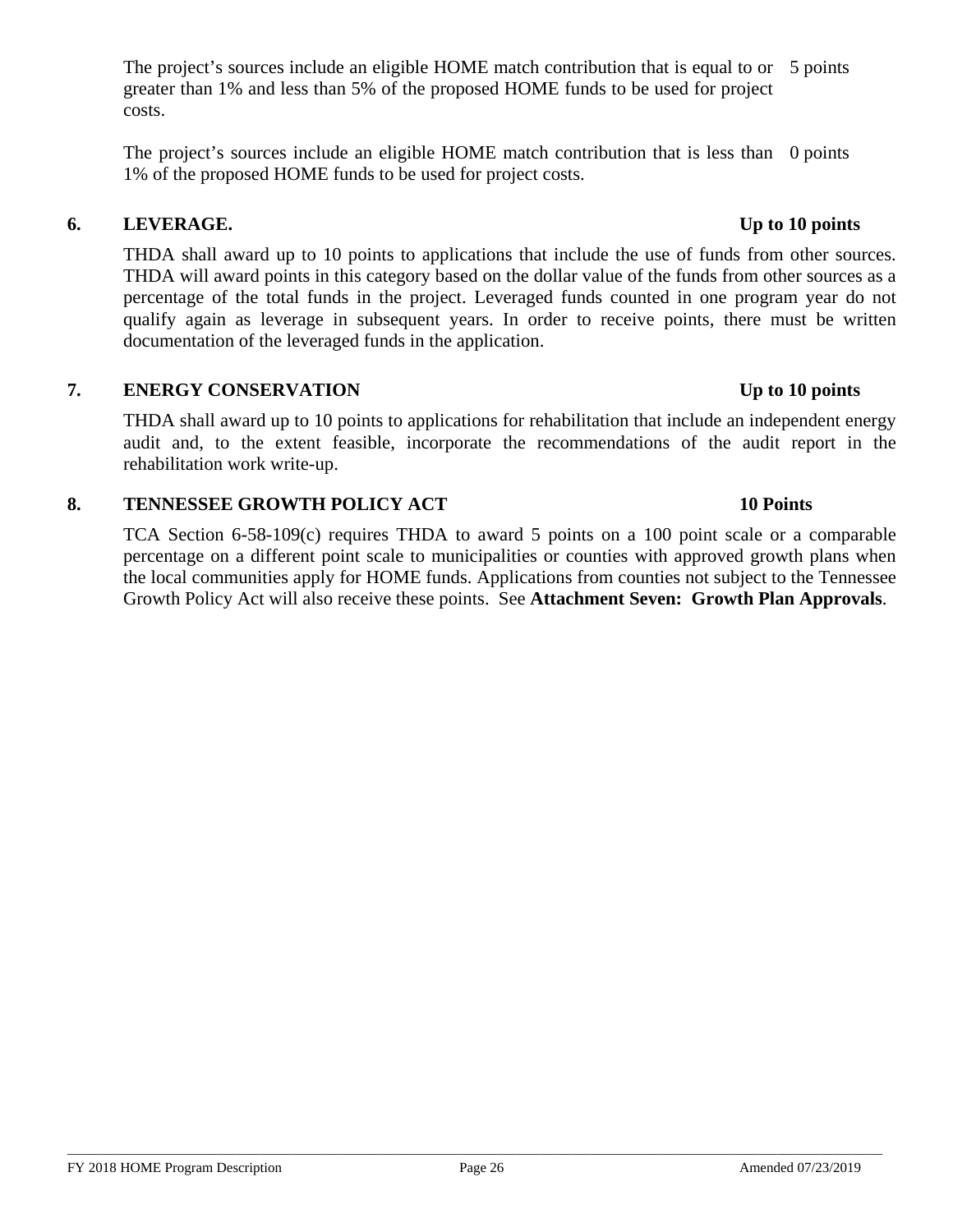# **CHDO MATRIX Up to 120 Points**

| 1. |           | <b>CAPABILITY</b>                                                                                                                                                                                                                                                  | Up to 50 points |
|----|-----------|--------------------------------------------------------------------------------------------------------------------------------------------------------------------------------------------------------------------------------------------------------------------|-----------------|
|    |           | The proposed project demonstrates exceptional planning and readiness.                                                                                                                                                                                              | Up to 25 points |
|    | $\bullet$ | The program design is complete and all necessary components to<br>accomplish the project are identified in the application.                                                                                                                                        |                 |
|    | $\bullet$ | Sites have been identified and CHDO has site control. NOTE:<br>THDA will not be able to issue a Working Agreement unless there<br>are specific addresses or a legal description for the property.                                                                  |                 |
|    | $\bullet$ | CHDO has a pipeline of potential home buyers ready to purchase or<br>working toward readiness to purchase. NOTE: Commitment of<br>CHDO funds must be to a specific address and home buyer to meet<br>HUD's definition of CHDO commitment by the 24-month deadline. |                 |
|    | $\bullet$ | CHDO has completed an examination of neighborhood market<br>conditions demonstrating a need for the proposed housing and the<br>anticipated housing types, as well at the target locations or<br>neighborhoods for which the housing is intended.                  |                 |
|    | $\bullet$ | CHDO has the capacity to secure other funding for the project.<br>Commitment letters are included in the application.                                                                                                                                              |                 |
|    |           | The CHDO demonstrates sufficient capacity beyond threshold.                                                                                                                                                                                                        | Up to 25 points |
|    | $\bullet$ | The CHDO has produced successful affordable housing projects of<br>similar size, scope and complexity.                                                                                                                                                             |                 |
|    | $\bullet$ | The CHDO has a demonstrated capacity to manage homeownership<br>programs.                                                                                                                                                                                          |                 |
|    | $\bullet$ | The CHDO has paid staff with demonstrated housing development<br>experience as documented by W-2 or W-4 forms.                                                                                                                                                     |                 |
|    | $\bullet$ | The organization operating budget reflects multiple sources of<br>funding.                                                                                                                                                                                         |                 |
|    | $\bullet$ | If previous experience under HOME:                                                                                                                                                                                                                                 |                 |
|    |           | Has the demonstrated ability to conform to the timeframe of<br>Attachment B: Implementation Plan of the HOME Working<br>Agreement;                                                                                                                                 |                 |
|    |           | $\triangleright$ Has demonstrated its ability to draw down funds in a timely<br>manner;                                                                                                                                                                            |                 |
|    | ➤         | Has demonstrated the ability to complete a project within the<br>contract term;                                                                                                                                                                                    |                 |
|    | ➤         | Has a lack of monitoring findings; and                                                                                                                                                                                                                             |                 |
|    |           | $\triangleright$ Appropriately responds to client concerns or complaints and to<br>THDA staff.                                                                                                                                                                     |                 |